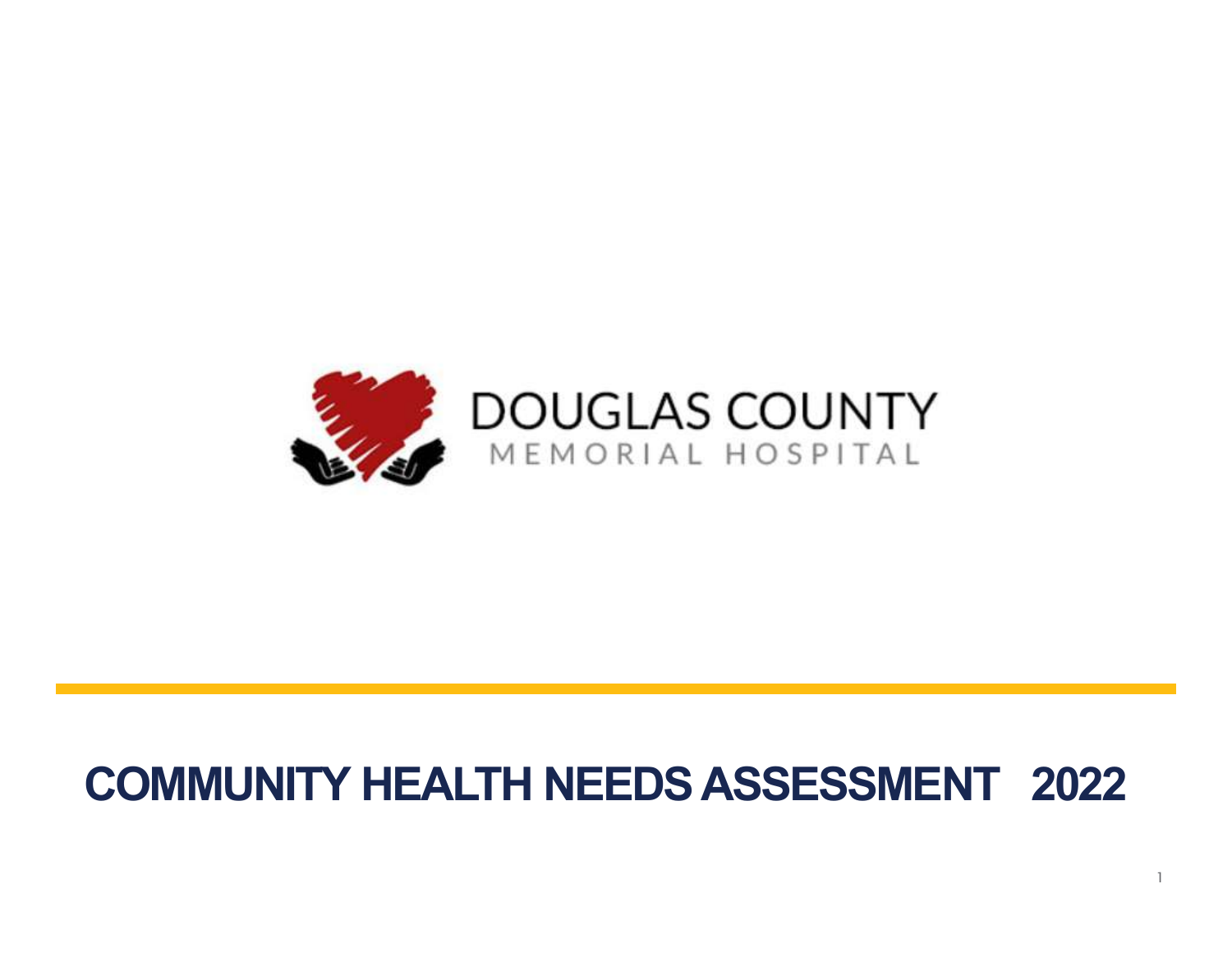#### **OVERVIEW**

Between April and June 2022, Douglas County Memorial Hospital (DCMH) conducted a Community Health Needs Assessment (CHNA) for the approximately 3,000 residents of Douglas County, South Dakota. DCMH is located in Armour, South Dakota and serves the surrounding rural area within Douglas County.

The CHNA was conducted with assistance from Eide Bailly LLP, an accounting and consulting firm specializing in financial, operational, and health-need consulting with healthcare organizations.

A CHNA is a tool used to help communities assess their strengths as well as their weaknesses when it comes to the health of the community. It is also the foundation for improving and promoting the health of the community. The process helps to identify factors that affect a population's health and determine the availability of resources within the community to adequately address these factors and any additional health needs.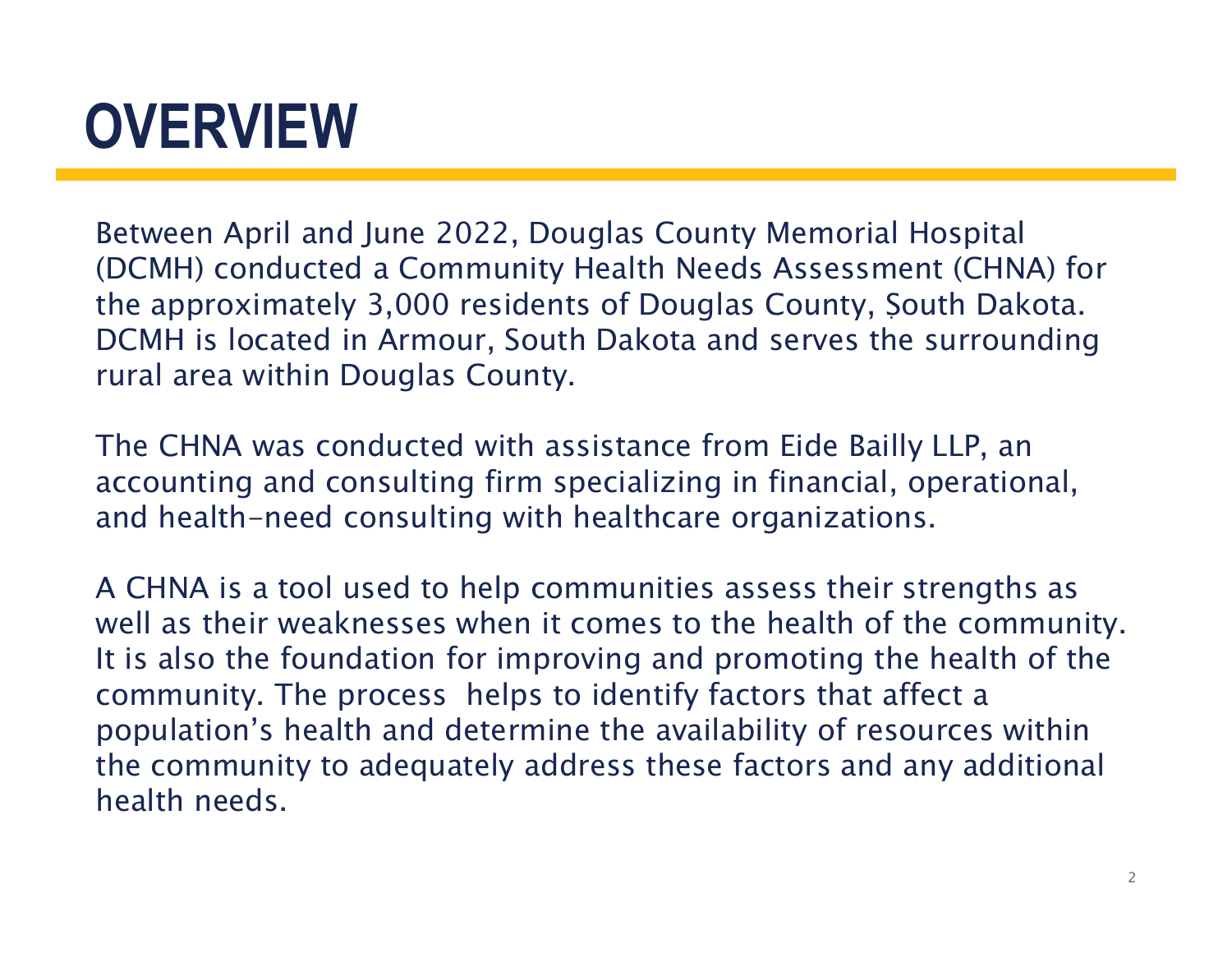#### **OVERVIEW**

The CHNA process fulfills the requirements set forth by Internal Revenue Code 501(r)(3), a statute established within the Patient Protection and Affordable Care Act, which requires not-for-profit hospitals to conduct a CHNA every three years. This report includes qualitative and quantitative information from local, state, and federal sources. In addition, input was received from persons that represented a broad range of interests in the community, persons with public health knowledge and expertise, and persons representing medically underserved and vulnerable populations. Input received from the public on the prior CHNA would have been considered in the process, but no feedback was received.

DCMH will create an implementation plan to clarify how it and other community resources will address the needs identified during the CHNA process.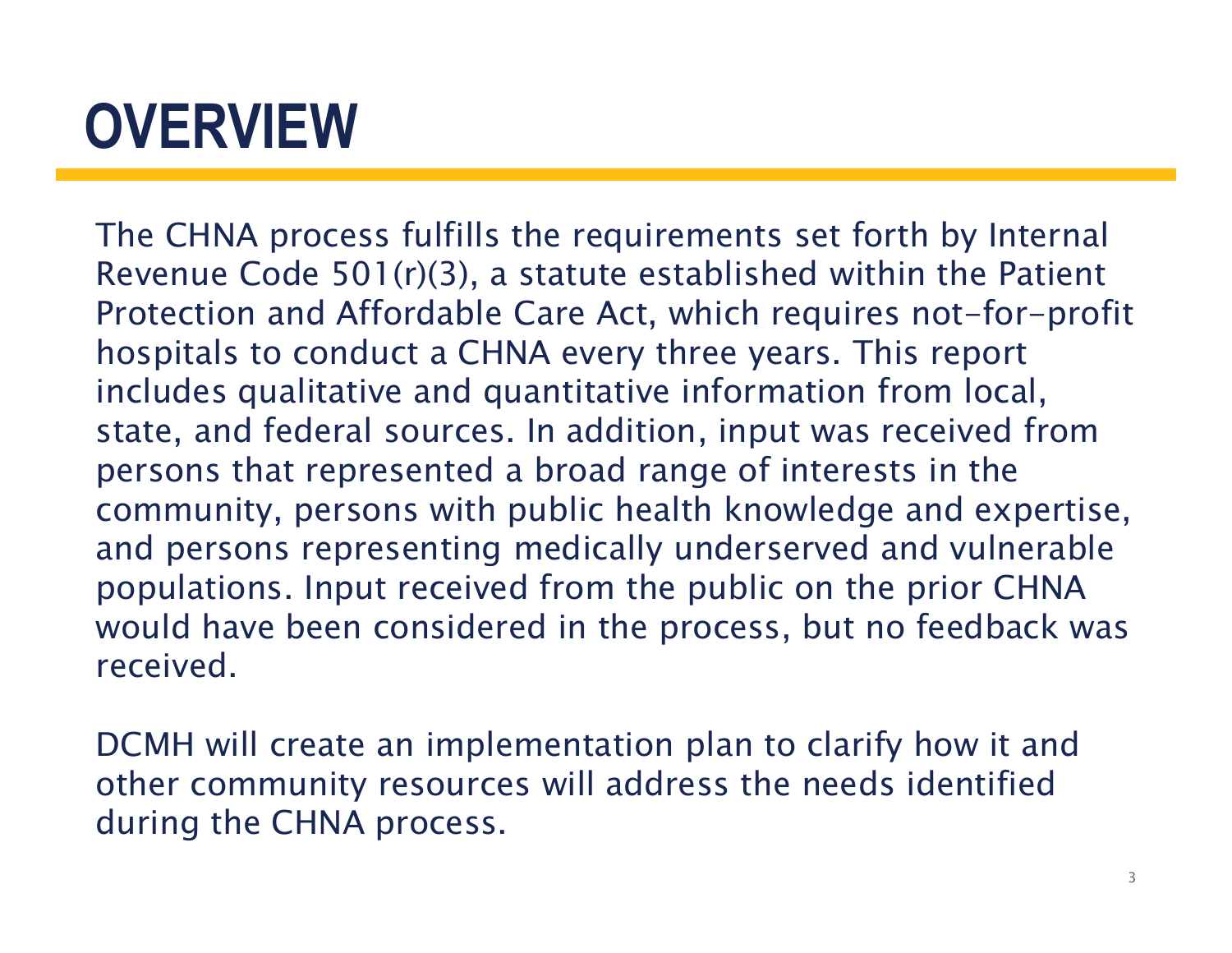#### HOSPITAL OVERVIEW

Douglas County Memorial Hospital is an 11-bed healthcare facility that has been serving the medical and health care needs of people living in Douglas County and the surrounding communities in south-central South Dakota since 1957.

DCMH has a staff of around 100 health care professionals that proudly delivers quality medicine and compassionate care with a focus on patient comfort and satisfaction.

DCMH is the only hospital in Douglas County and provides 24-hour emergency room coverage. The primary communities served by DCMH include Armour, Corsica, and Stickney.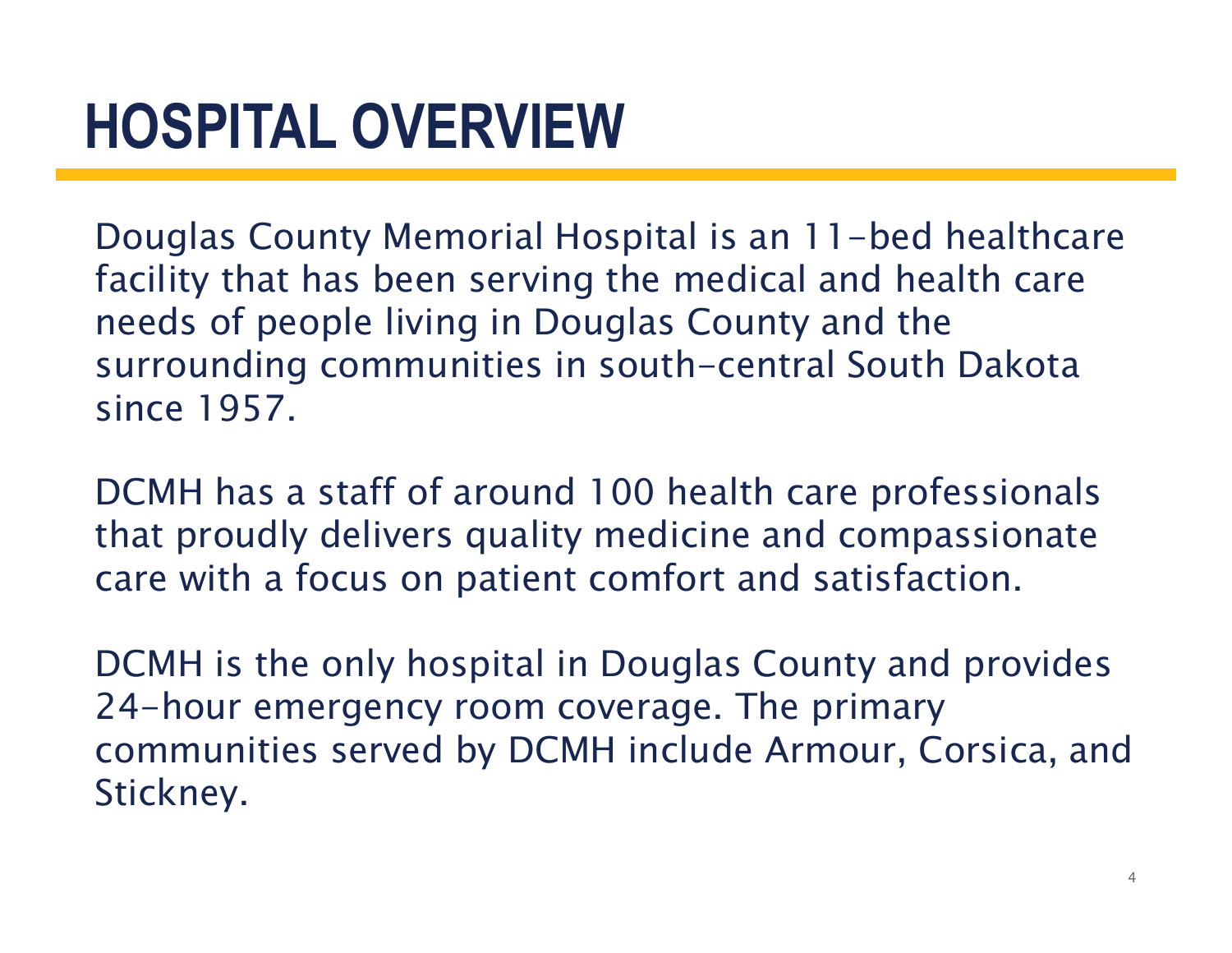#### SERVICES OVERVIEW

#### DCMH PROVIDES THE FOLLOWING SERVICES:

- Acute Care
- Specialty Clinics •
- Emergency Room
- Ultrasound
- CT Scan
- Telemedicine
- Pharmacy
- Assisted Living
- Homemaker
- Surgical Services
- Diagnostic Services
- Cardiac Rehabilitation
- Laboratory
- Out-patient Services
- Therapy
- Respiratory Care
- Visiting Nurse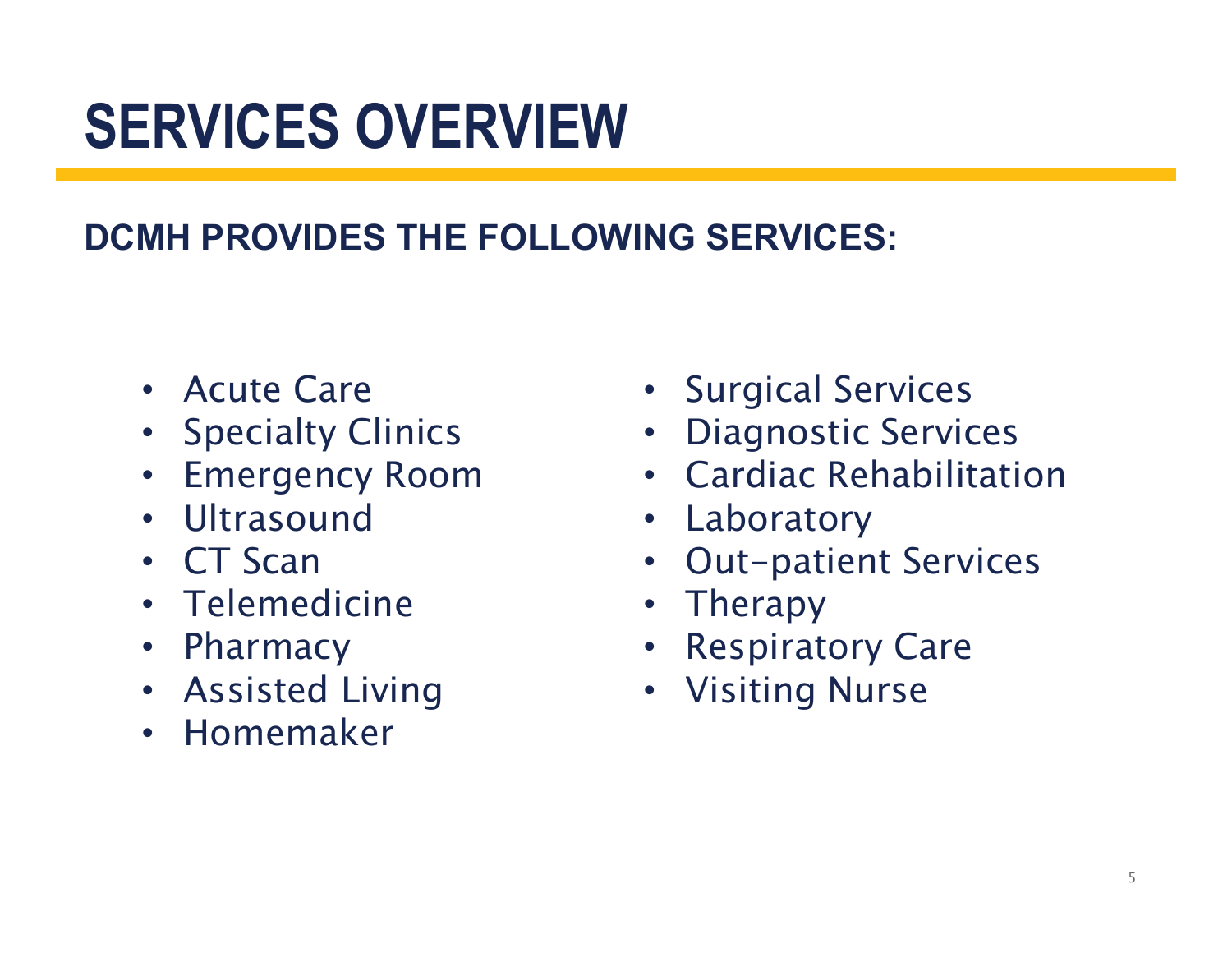The Community Served was defined as Douglas County as 69% of the hospital's patients come from Douglas County. The hospital also provides services to patients from neighboring counties but chose to focus on Douglas County for the purposes of this CHNA. DCMH considers part of its community all people regardless of ability to pay and/or whether they are eligible for assistance under financial assistance.

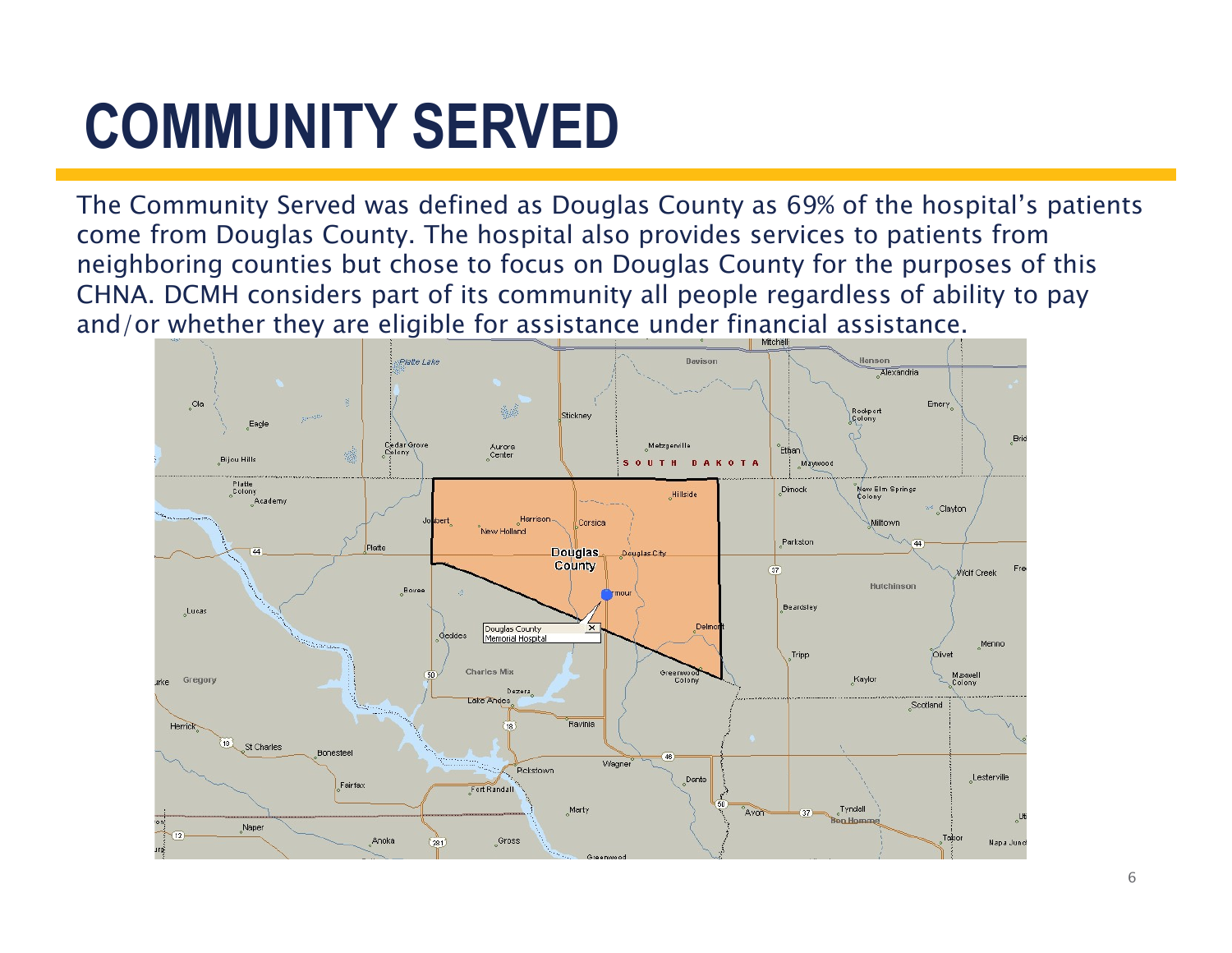**COMMUNITY SERVED:**<br>The primary industries in Douglas County include<br>agriculture and health and social services.<br>As of the 2020 census estimate, there were 2,835 people agriculture and health and social services.

decrease in total population by 0.<br>according to Environics Analytics.<br>previous trends of decrease: 2000<br>13.19% and 2010 to 2022 decreas<br>The racial makeup of the county v<br>American Indian and the remainde<br>source: https://www As of the 2020 census estimate, there were 2,835 people with an average population density of 7 resident per square mile. The county is estimated to experience a slight decrease in total population by 0.42% from 2022 to 2027 The primary industries in Douglas County include<br>agriculture and health and social services.<br>As of the 2020 census estimate, there were 2,835 people<br>with an average population density of 7 resident per<br>square mile. The cou previous trends of decrease: 2000 to 2010 decreased by 13.19% and 2010 to 2022 decreased by 4.10%

The racial makeup of the county was 95.1% white, 2.6% American Indian and the remainder Other.

Source: https://www.census.gov/quickfacts/douglascountysouthdakota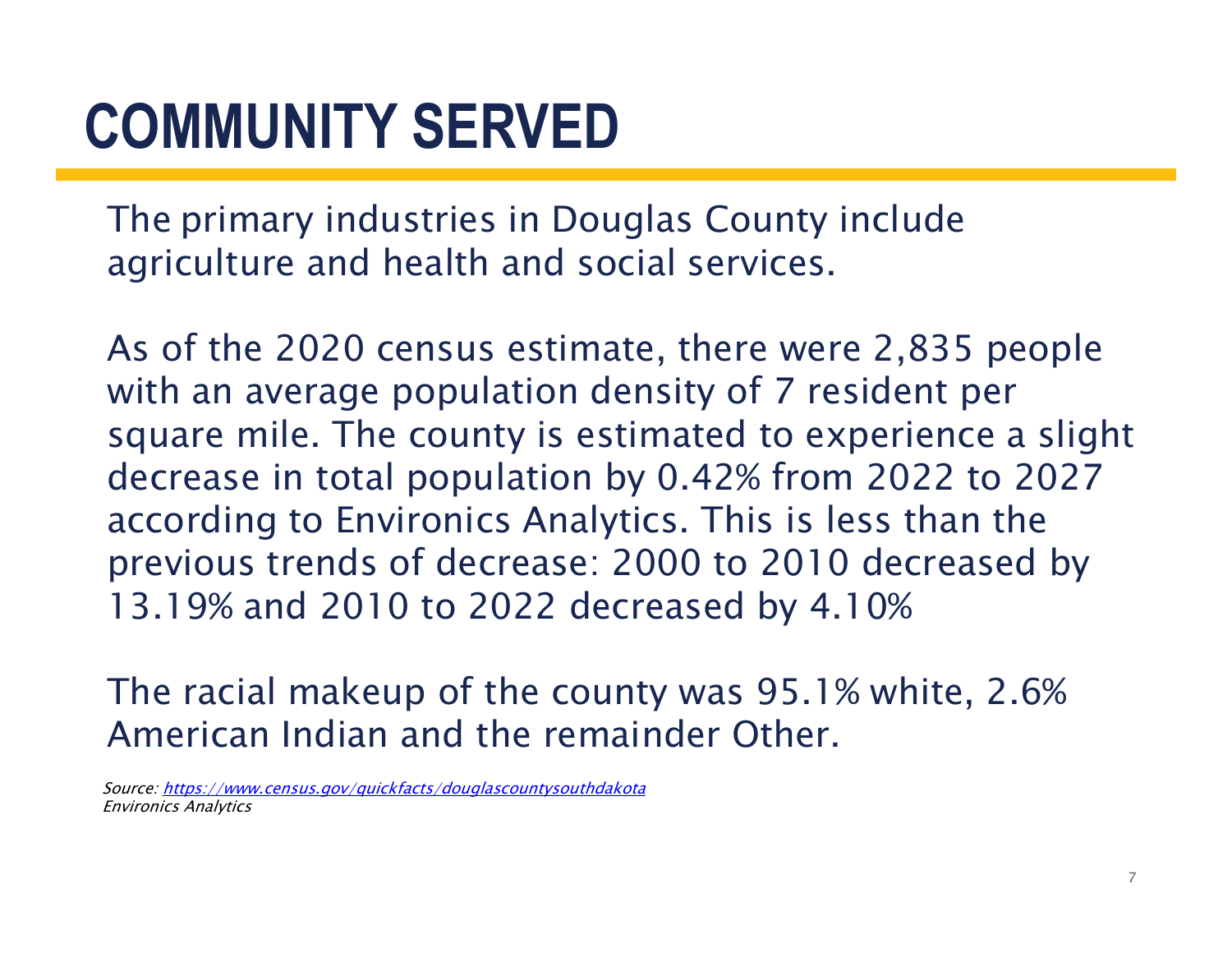Median household income in the community is \$67,373 which is above the state median household income of \$65,841. The average household income in the community is \$83,128 which is below the state average household income of \$87,071.

Approximately 8% of the community has an income below the poverty line. This is less than the state estimate of 12.8% and the United States estimate of 12.8%.

Correlations exist between health outcomes and socioeconomic status. High income individuals tend to be in better health than low income individuals. 12.8% and the United States estim<br>Correlations exist between health<br>socioeconomic status. High incom<br>in better health than low income in<br>Source: https://www.census.gov/quickfacts/douglascountysouthdakota<br>Environics Analyti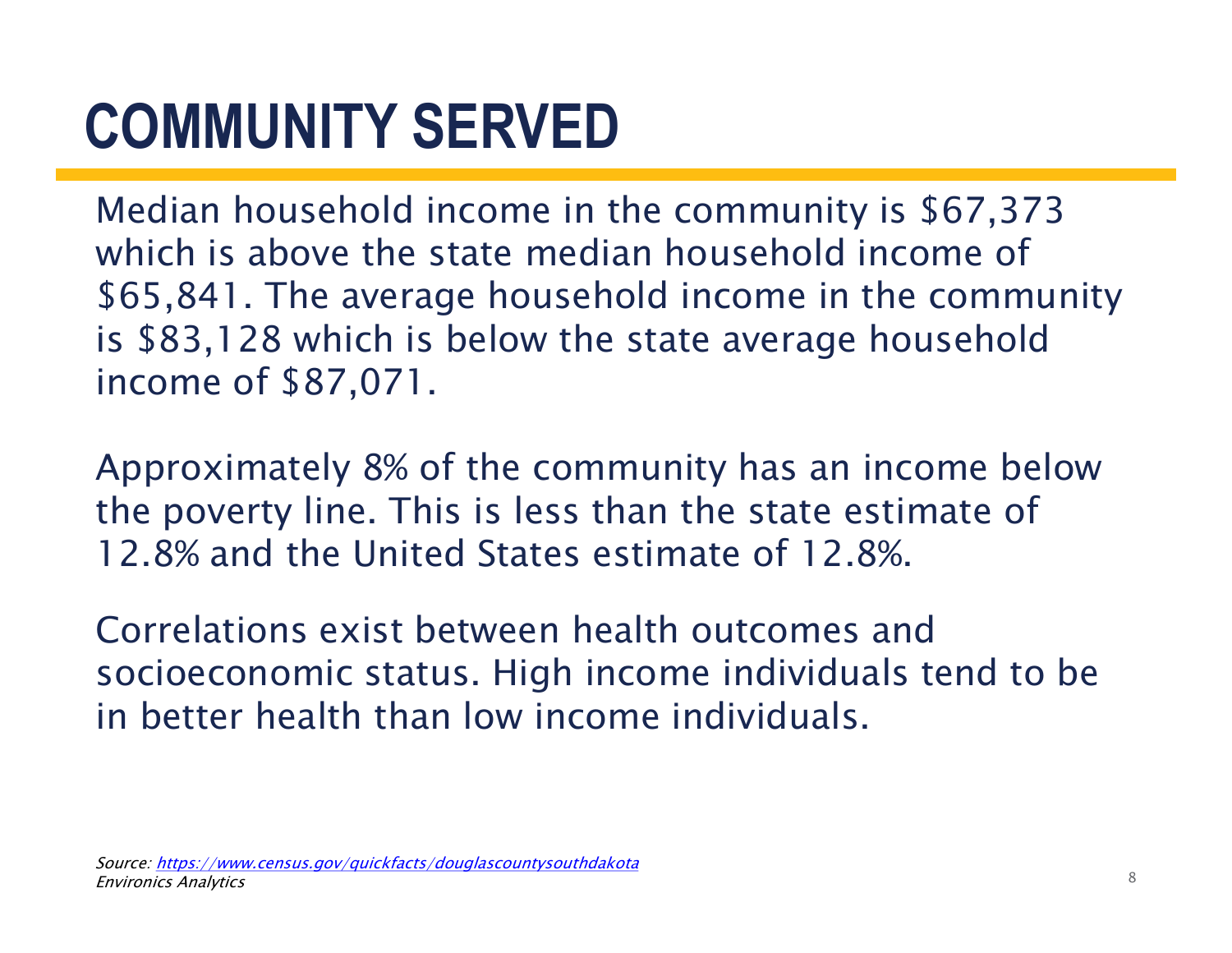The unemployment rate is estimated to be 2.2% according to BLS Data Series as of December 2021. This compares to the state unemployment rate of 2.8% and United States unemployment rate of 3.9% during this same time.

Employment status can impact mental health and health care utilization. Unemployed persons have more depression and anxiety symptoms than those who are employed.

85% of individuals had health insurance coverage with the remaining 15% having no coverage.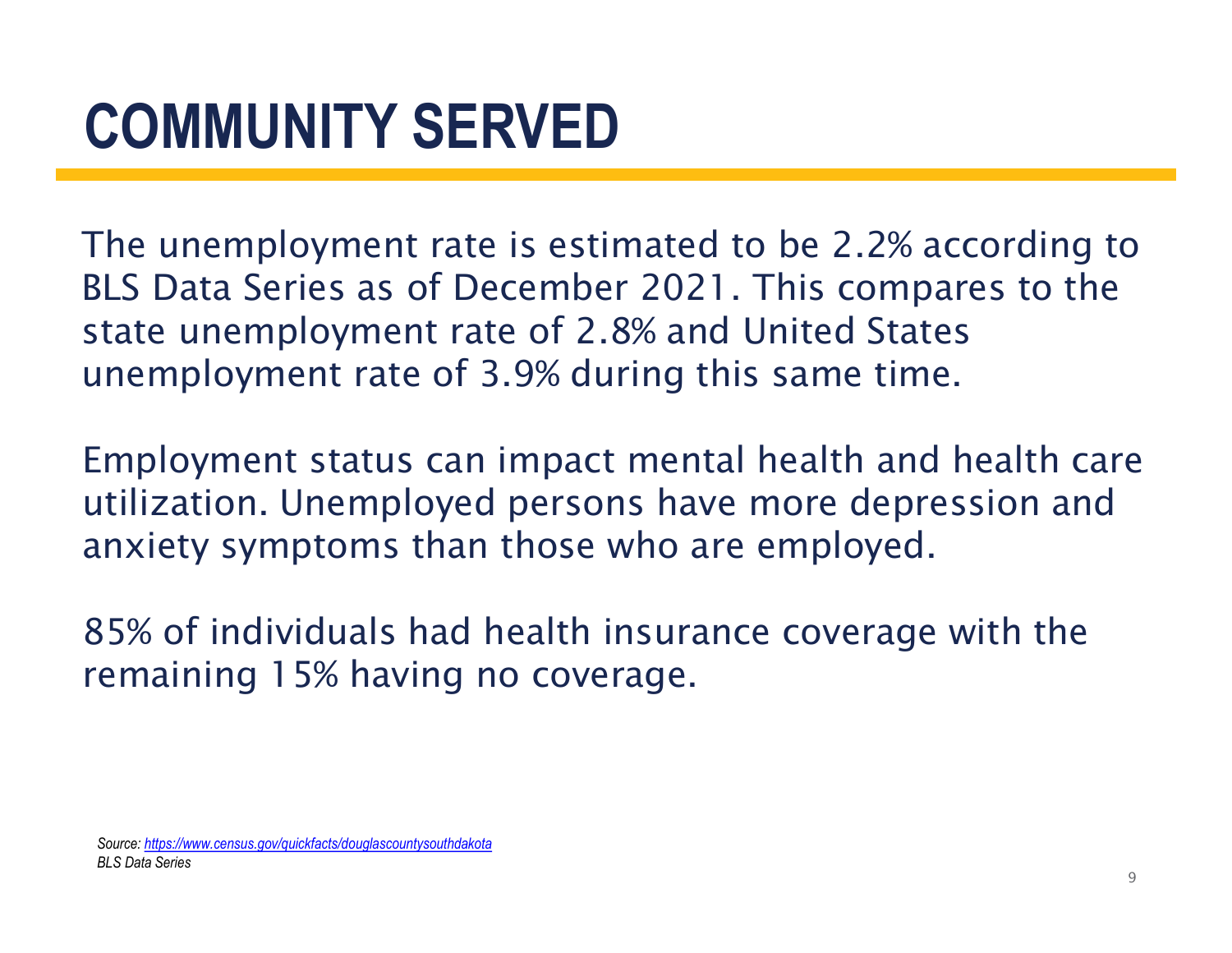#### HEALTH DATA

To examine health areas of strength and health areas to explore, County Health Rankings is utilized. The County Health Rankings & Roadmaps program is a collaboration between the Robert Wood Johnson Foundation and the University of Wisconsin Population Health Institute. Counties are ranked against their state peers based on health outcomes and health factors. Subcategories are as follows:

#### Health Outcomes

- Length of life
- Quality of life

Health Factors

- Health behaviors
- Clinical care
- Social and economic factors
- Physical environment

The report provides information by county on "Areas of Strength" and "Areas to Explore", as determined by the County Health Rankings.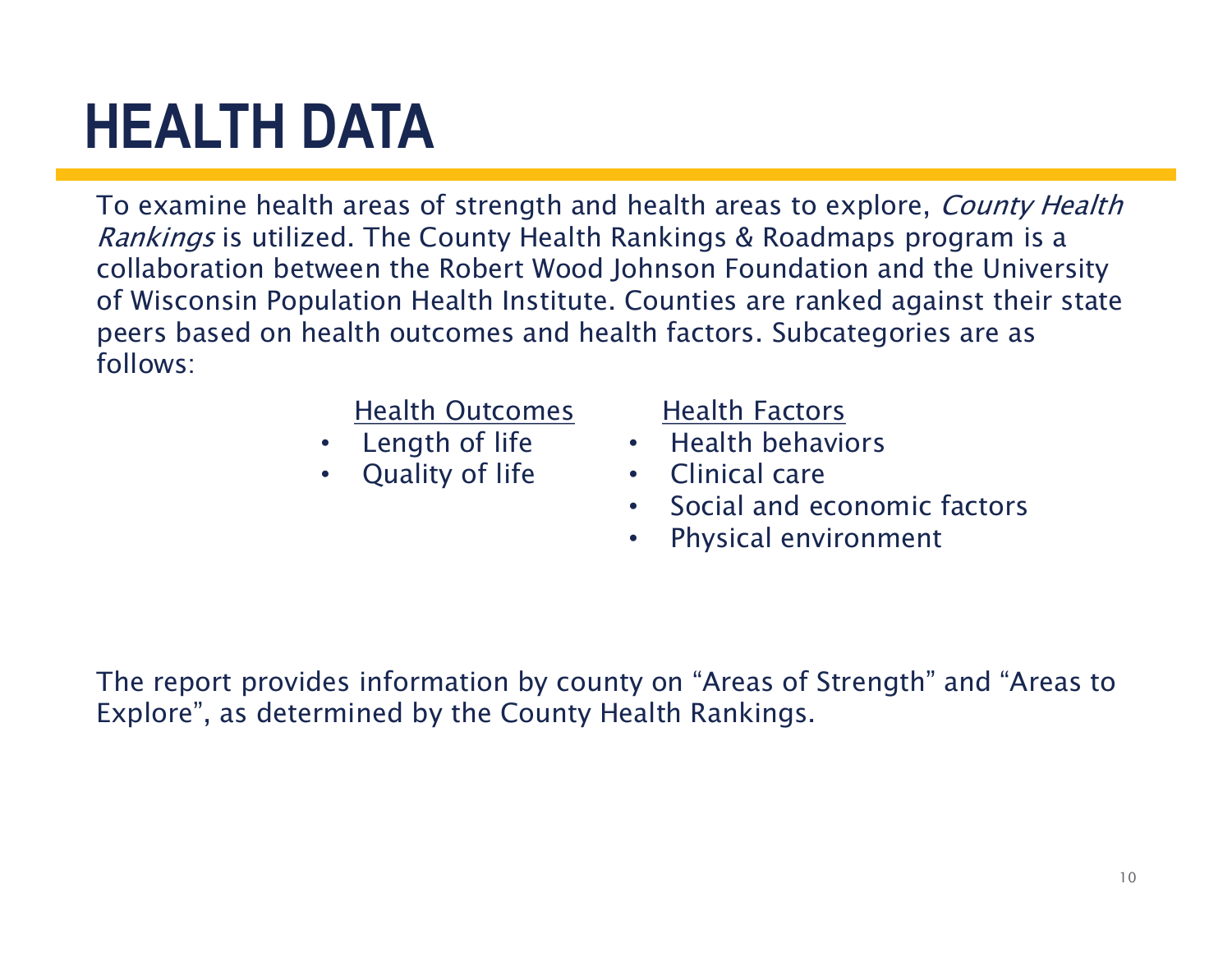#### HEALTH DATA





**County Health Rankings & Roadmaps** A Healthier Nation, County by County

The County Health Rankings are based on a model of community health that emphasizes the many factors that influence how long and how well we live. The Rankings use more than 30 measures that help communities understand how healthy their residents are today (health outcomes) and what will impact their health in the future (health factors).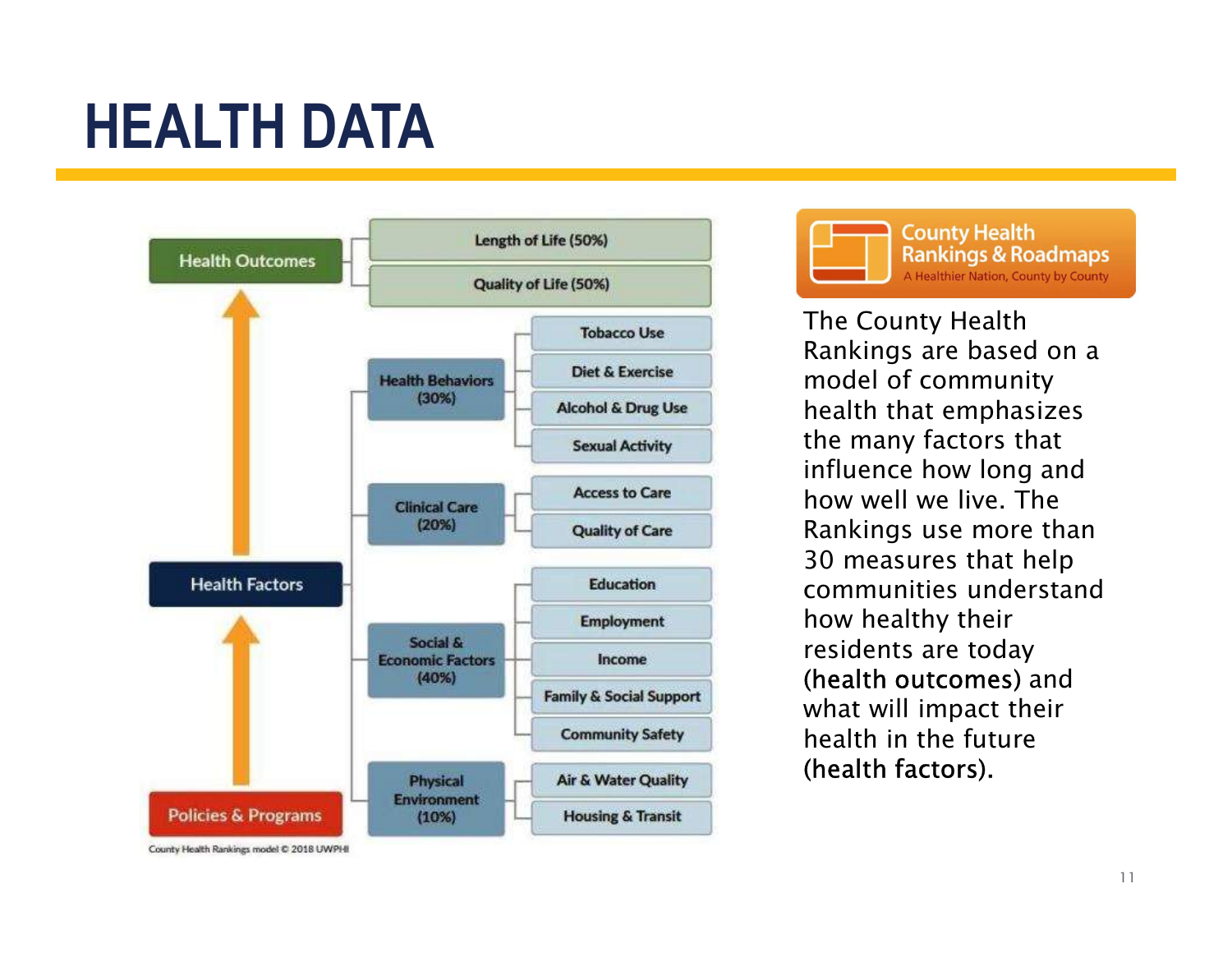The Douglas County is ranked 13 out of 61 counties for Overall Health Outcomes in South Dakota. Health Outcomes is broken down by Length of Life and Quality of Life.

Quality of Life category has the Douglas County ranked number 1 out of 61 counties.

Length of Life category has the Douglas County ranked number 30 out of 61 counties.

Source: County Health Rankings, University of Wisconsin Population Health Institute https://www.countyhealthrankings.org/app/southdakota/2022/rankings/douglas/county/outcomes/overall/snapshot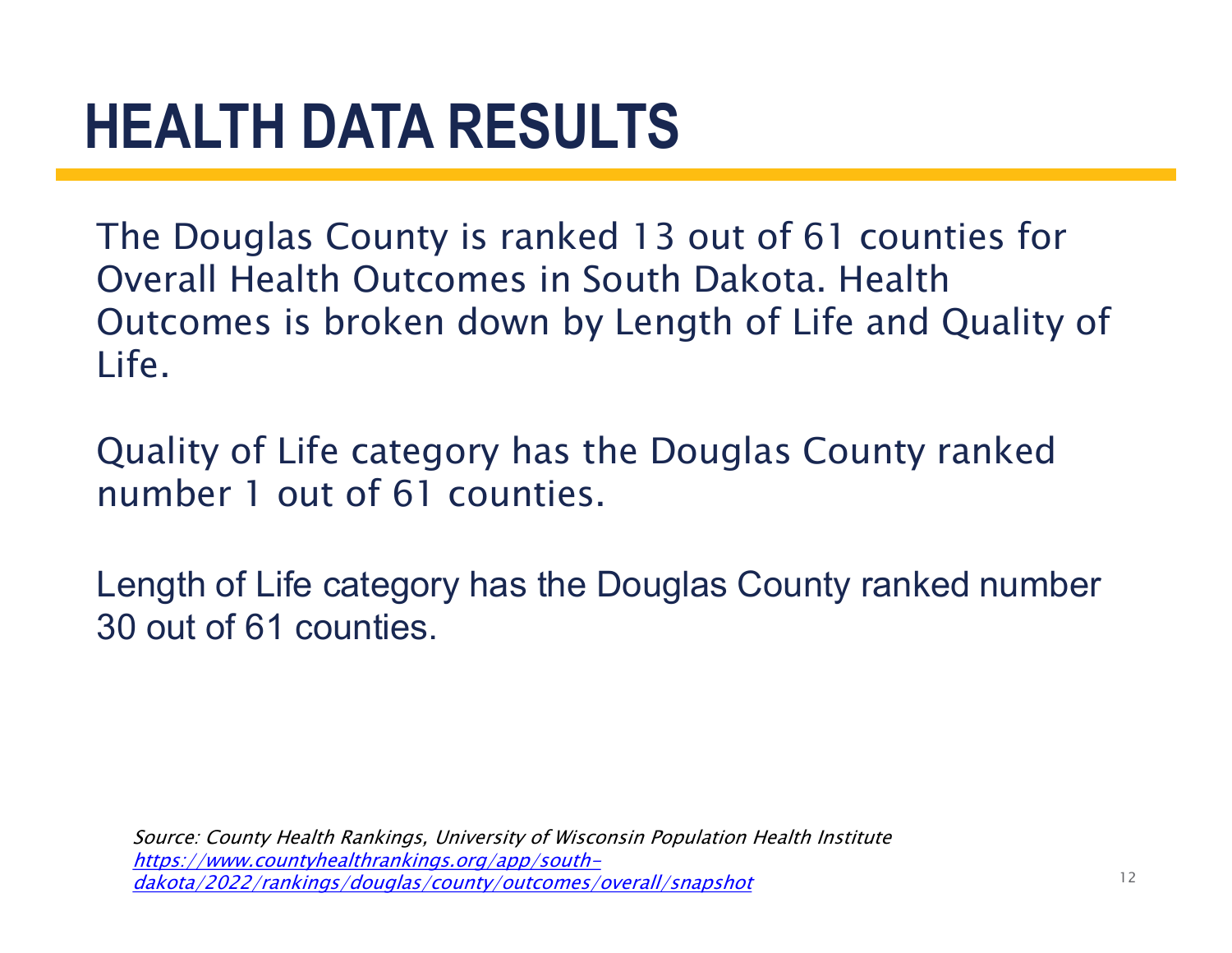Areas of strength in the County Health Rankings include the categories below: **HEALTH DATA RESULTS**<br>Areas of strength in the County Health Rankin<br>the categories below:<br>• Mammography Screening<br>• Unemployment<br>• Children in single-parent households **HEALTH DATA RESULT**<br>Areas of strength in the County<br>the categories below:<br>• Mammography Screening<br>• Unemployment<br>• Children in single-parent househ<br>• Social associations **HEALTH DATA RESULTS**<br>Areas of strength in the County Health Rankings is<br>the categories below:<br>• Mammography Screening<br>• Unemployment<br>• Children in single-parent households<br>• Social associations<br>• Air pollution – particula **HEALTH DATA RESULTS**<br>Areas of strength in the County Health<br>the categories below:<br>• Mammography Screening<br>• Unemployment<br>• Children in single-parent households<br>• Social associations<br>• Air pollution – particulate matter Frame Strength in the County Health Ranki<br>
the categories below:<br>
• Mammography Screening<br>
• Unemployment<br>
• Children in single-parent households<br>
• Social associations<br>
• Air pollution – particulate matter

- 
- 
- 
- 
-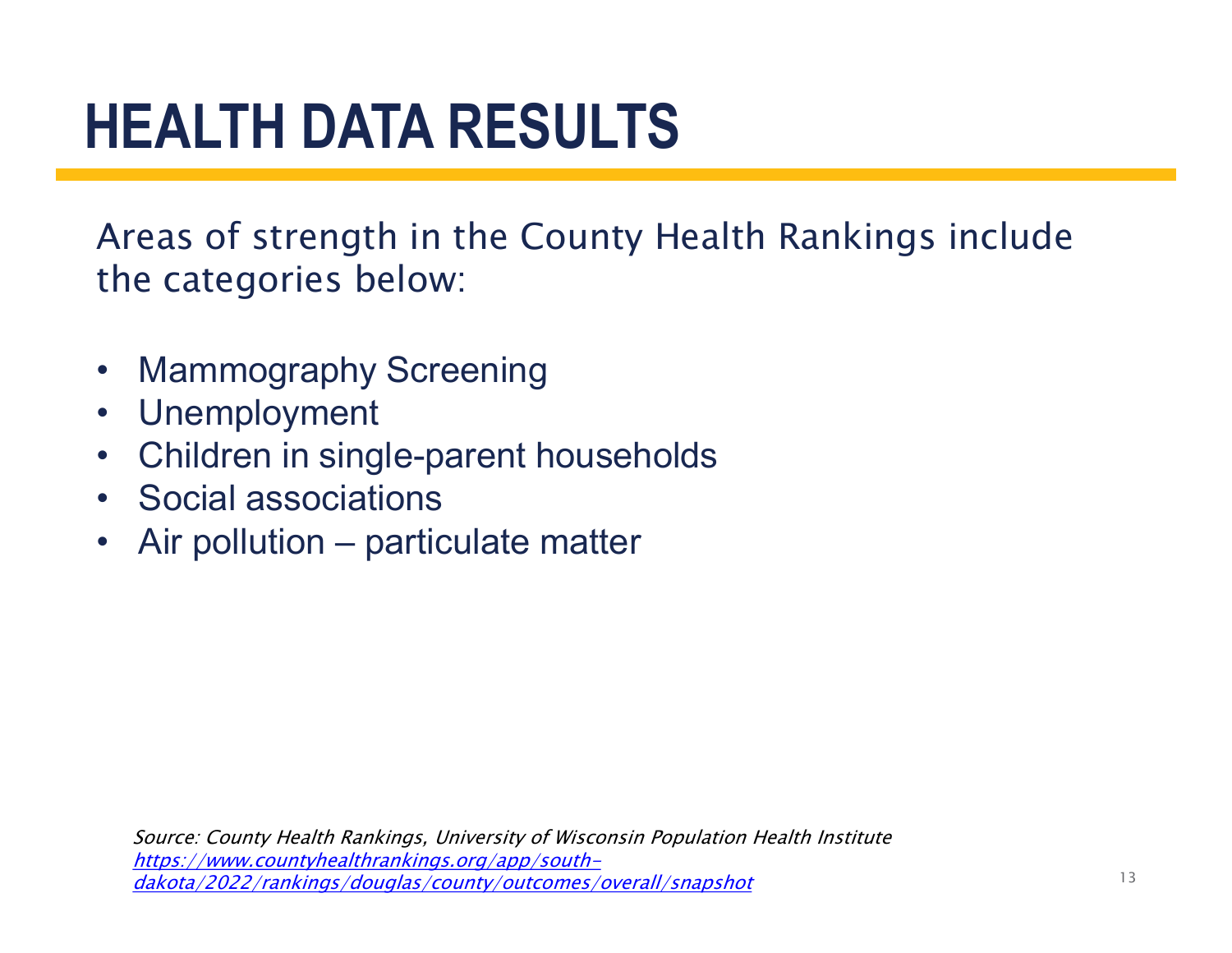Areas to explore in the County Health Rankings include the categories below:

- Adult smoking
- Adult obesity
- Excessive drinking
- Uninsured
- Primary care physicians
- Preventable hospital stays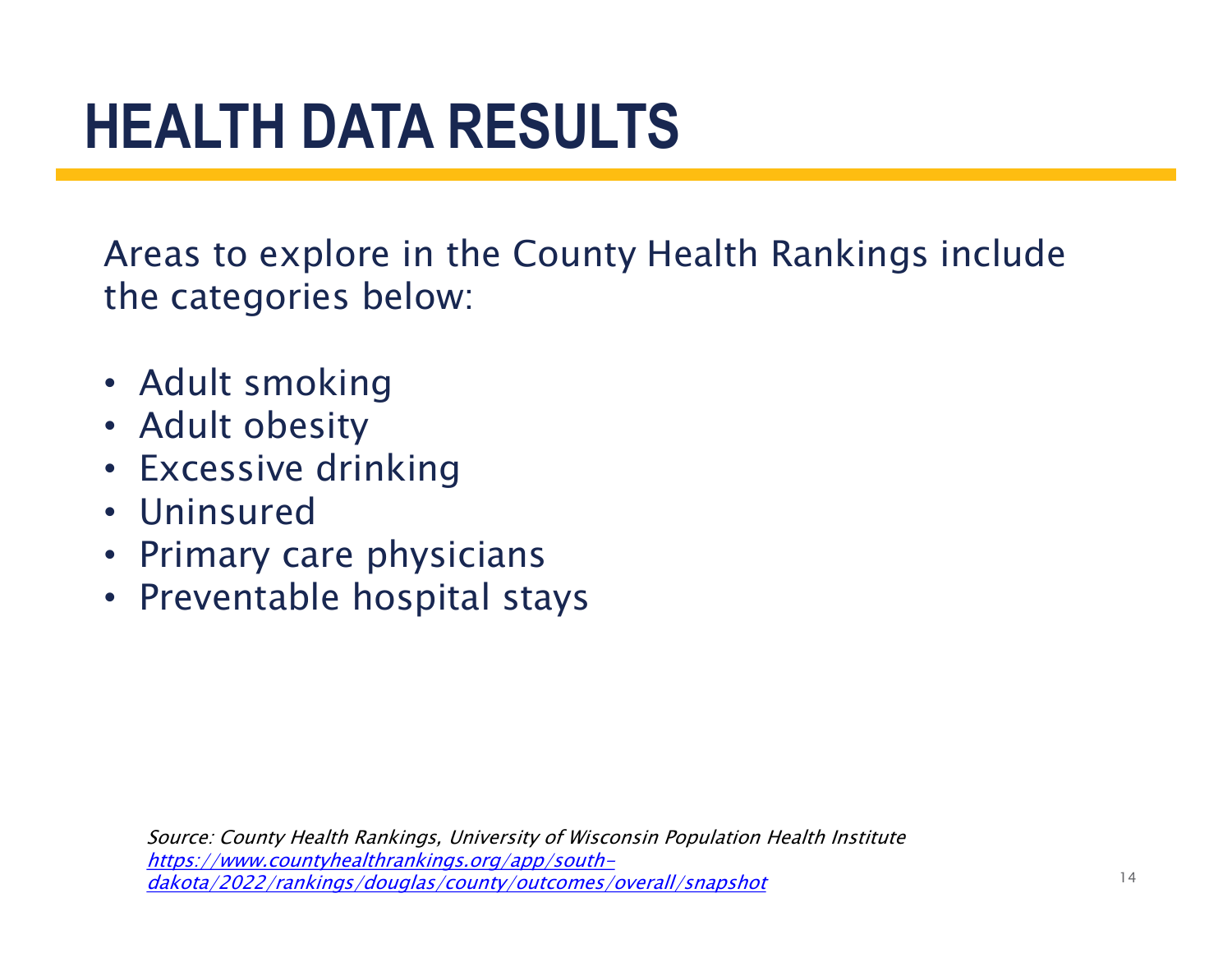Clinical Care has a few items of note.

The uninsured and flu vaccinations rates were both poorer than the Top US Performers and South Dakota figures. There is a portion of the population that voluntarily declines the use of both health insurance and vaccinations due to religious reasons.

As noted in past assessments, dental care is an area of need as there are no dental practices within the Douglas County.

Finally, there are more preventable hospital stays\* in Douglas County than the Top US Performers and other South Dakota counties. The hospital reviews all admissions through their utilization review committee.

Source: County Health Rankings, University of Wisconsin Population Health Institute \*rate of hospital stays for ambulatory-care sensitive conditions per 100,000 Medicare enrollees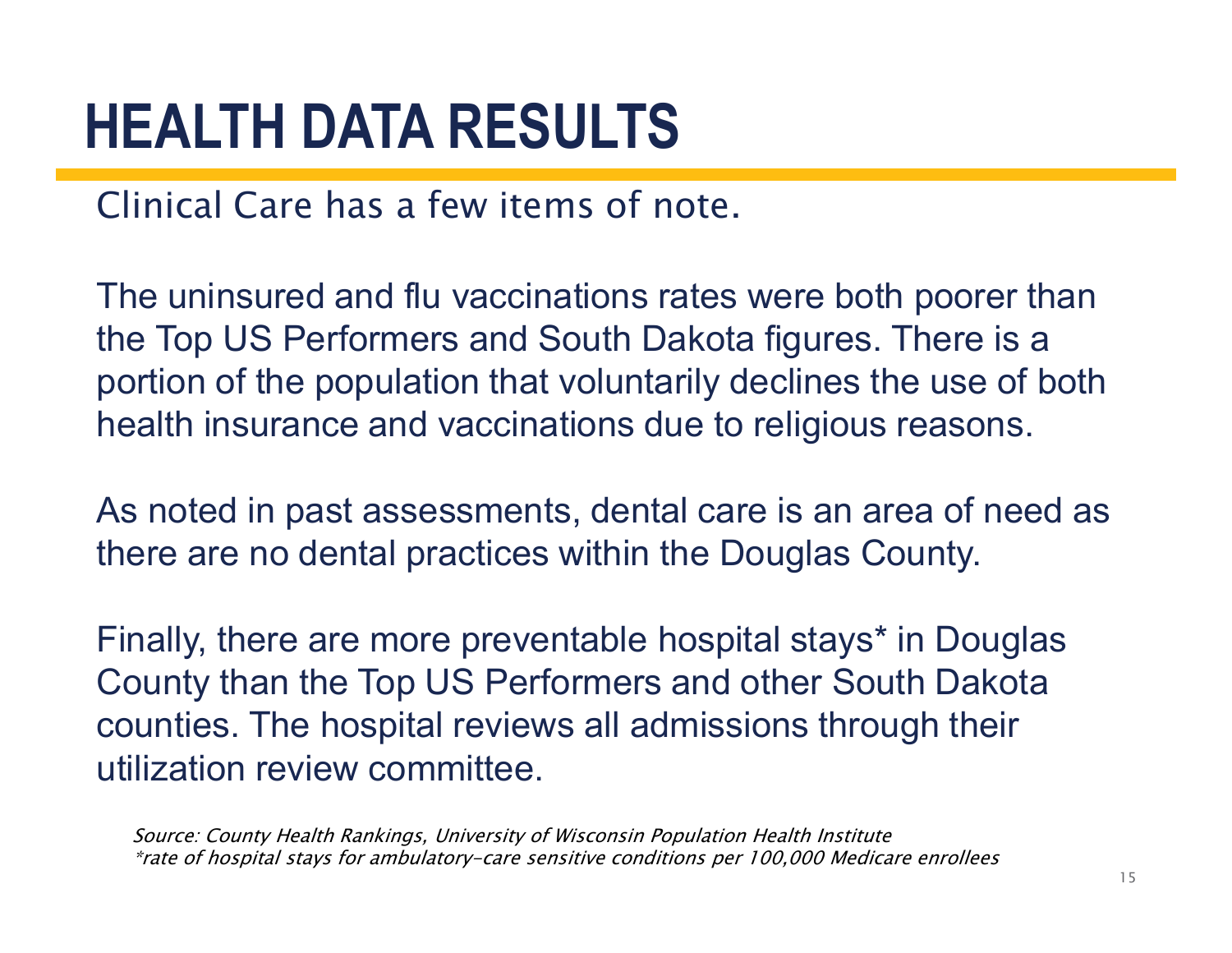To ensure input from persons with a broad knowledge of the community, a survey was administered between May 4 through May 15. This tool was developed to address general questions related to the health of the community. The survey was returned for independent review and analysis.

- The survey was distributed to the public by the hospital via the hospital's website and Facebook page along with providing an opportunity to patients when waiting for their appointments to complete the survey on their smartphone via a QR code. It was also sent to all employees of the hospital.
- 79 surveys were completed by members of the community.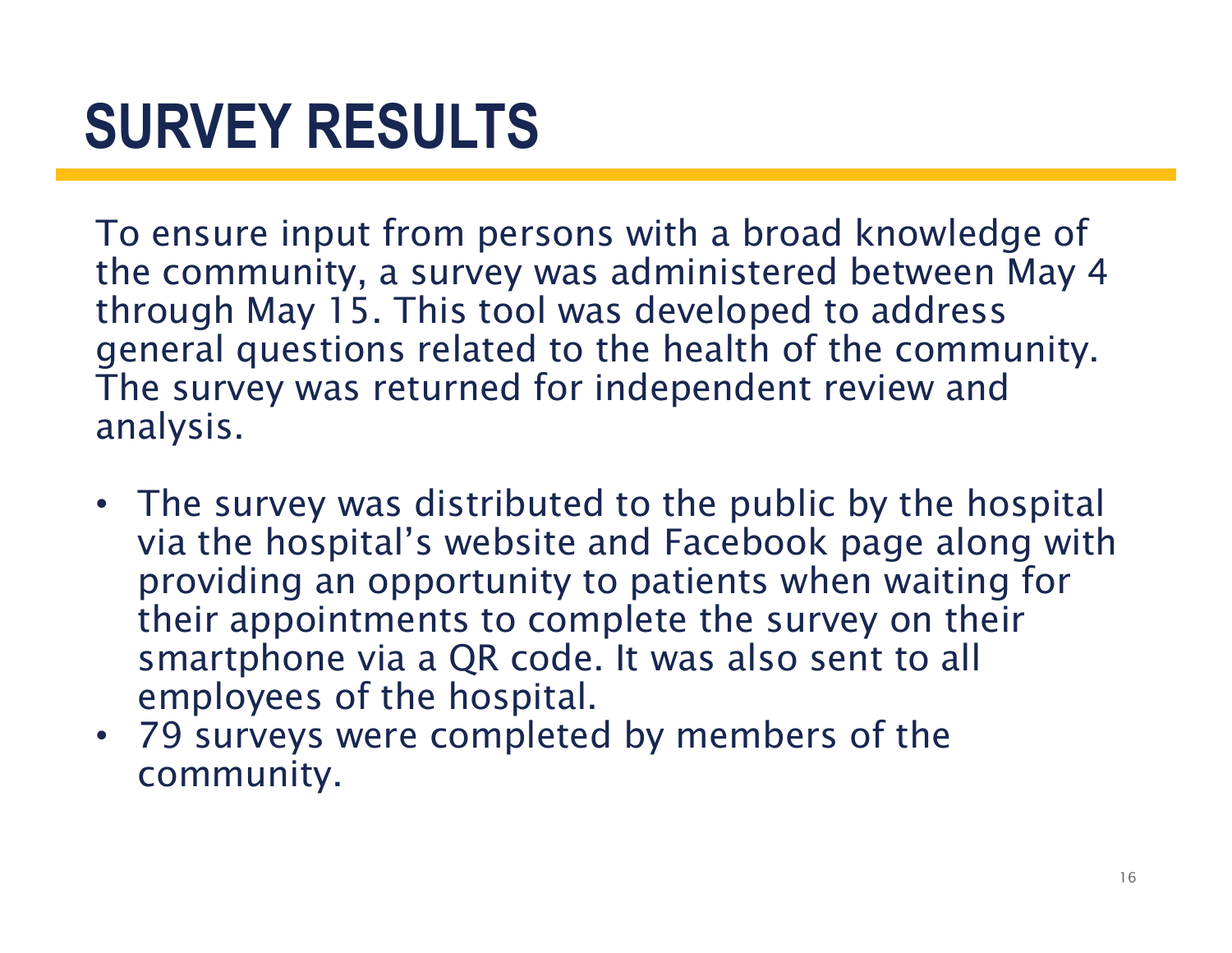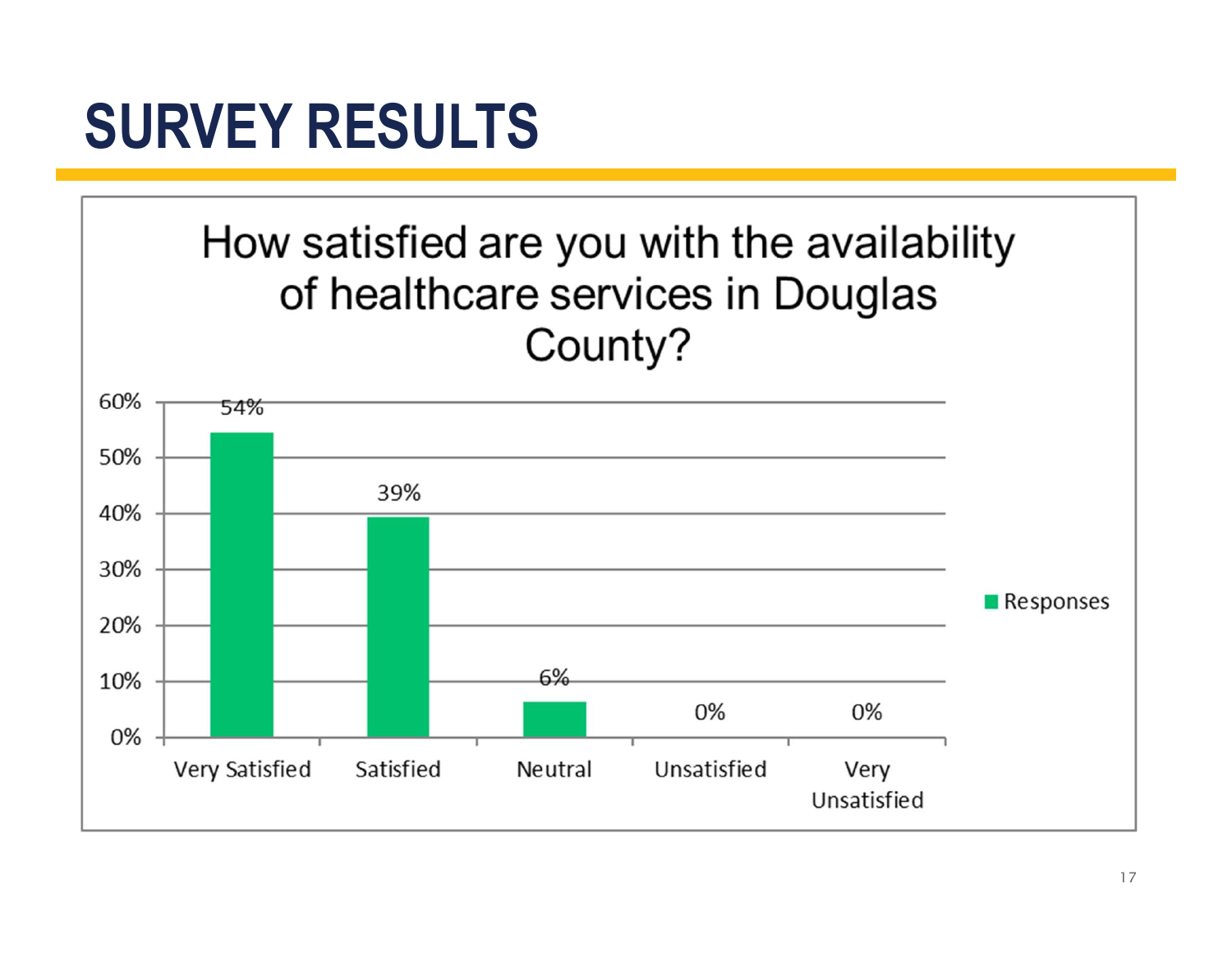How satisfied are you with the quality of healthcare services in Douglas County?

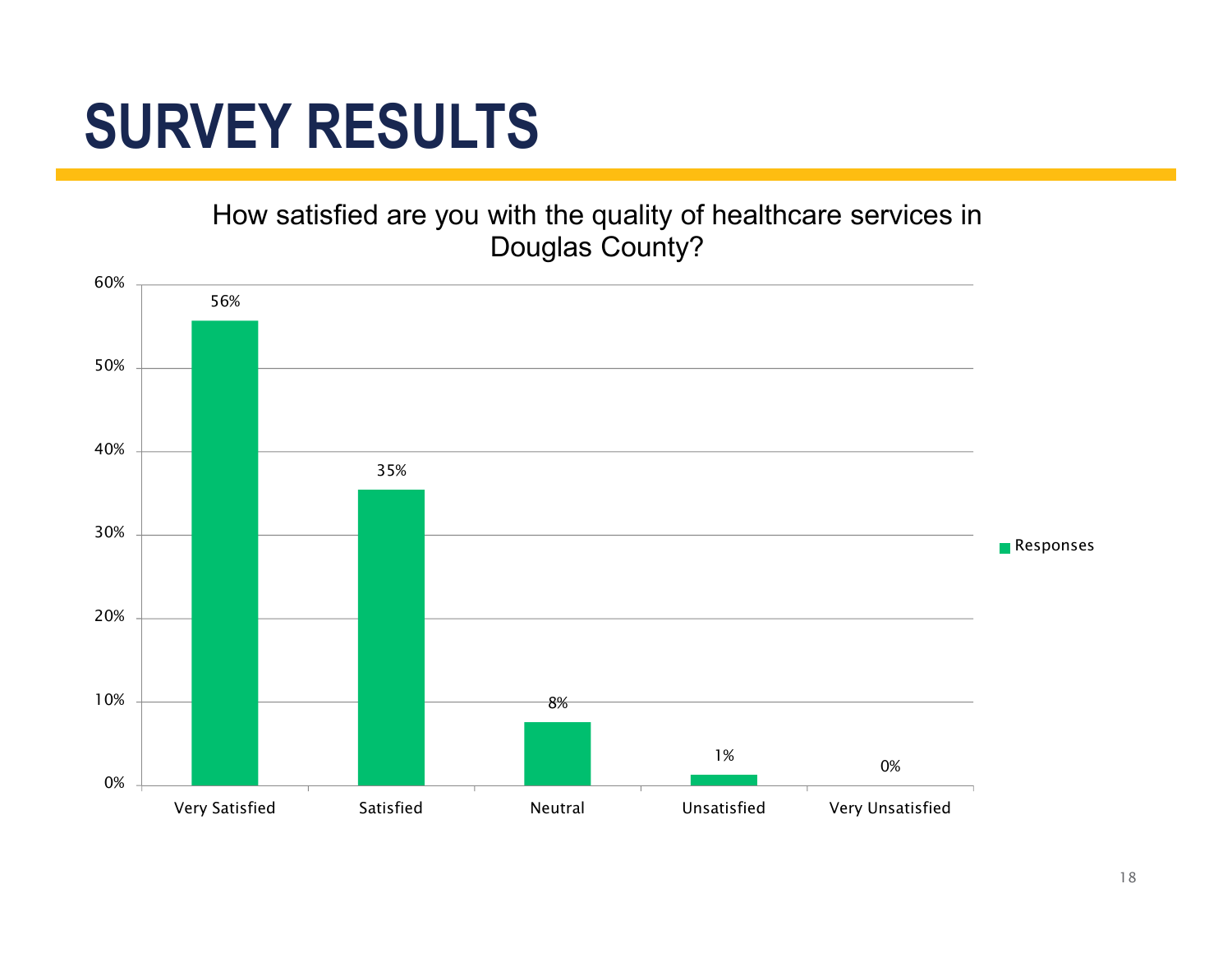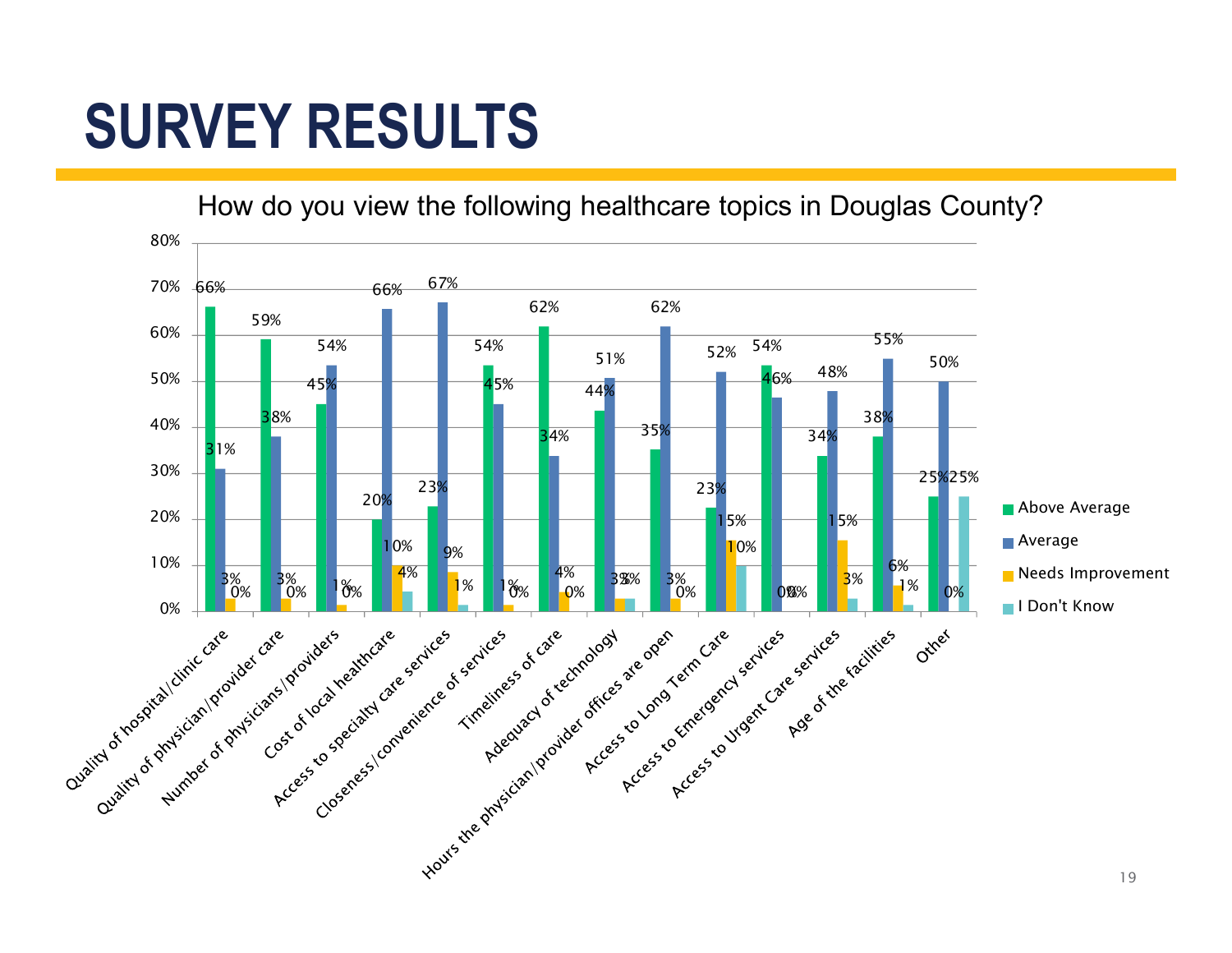Survey respondents recommended the following changes in healthcare:

- Transportation issues for individuals with mobility issues
- Increased access to specialties
	- ENT
	- Mental Health
	- Orthopedics
	- Obstetrics
- Dental services
- Fitness, wellness, obesity, and general wellness
- Improved access to Long Term Care services
- Additional childcare options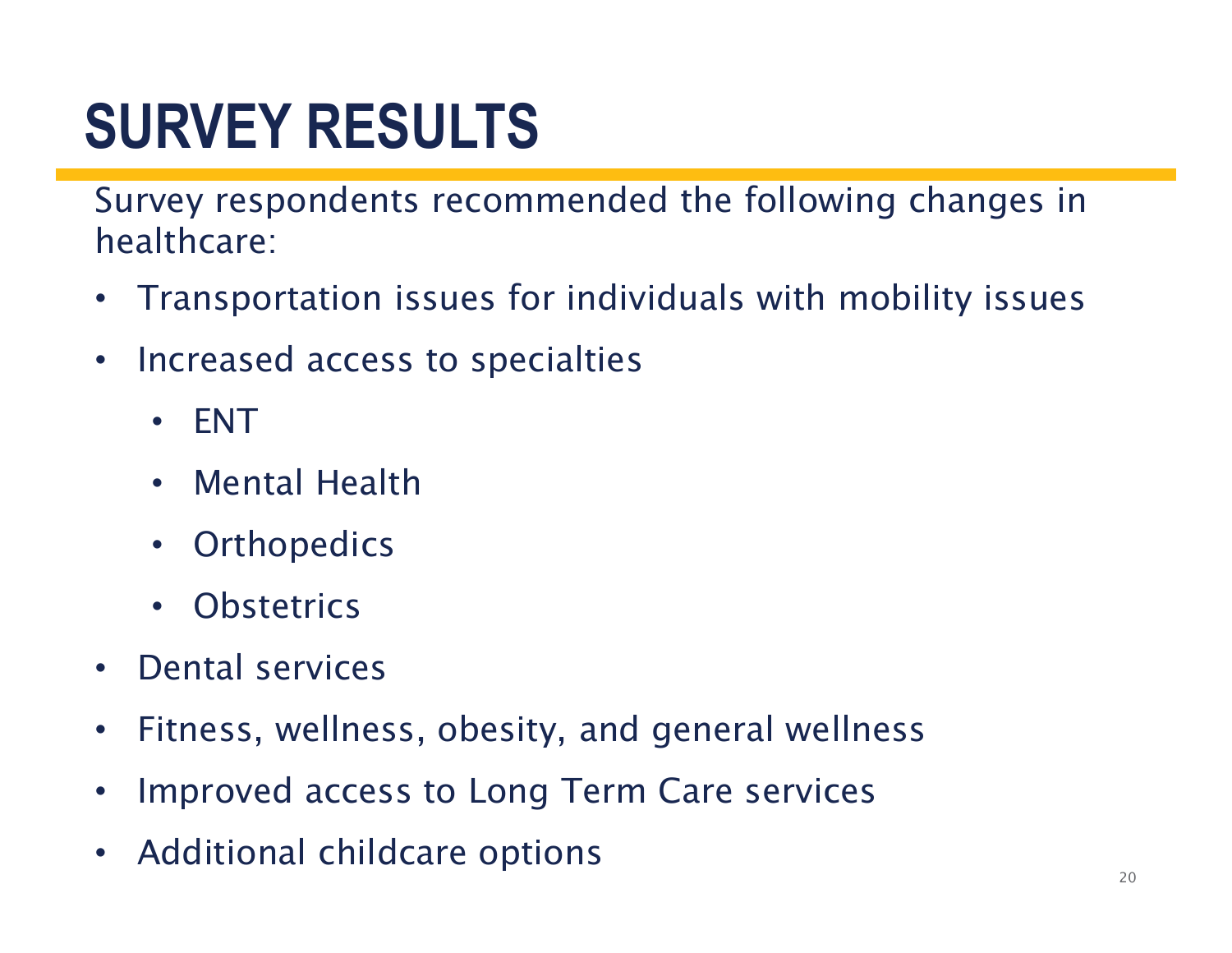#### COMMUNITY ADVISORY COMMITTEE

A Community Advisory Committee meeting was conducted on May 18 with individuals that live and work in the community. Invitations were sent to individuals representing various community, business, and educational organizations. Representatives from local health care providers and the community health departments were included to bring in additional professional perspective.

The individuals identified to participate in the process have direct access to individuals across all subsections of the community and therefore can address needs that may impact those populations that are medically underserved or most in need.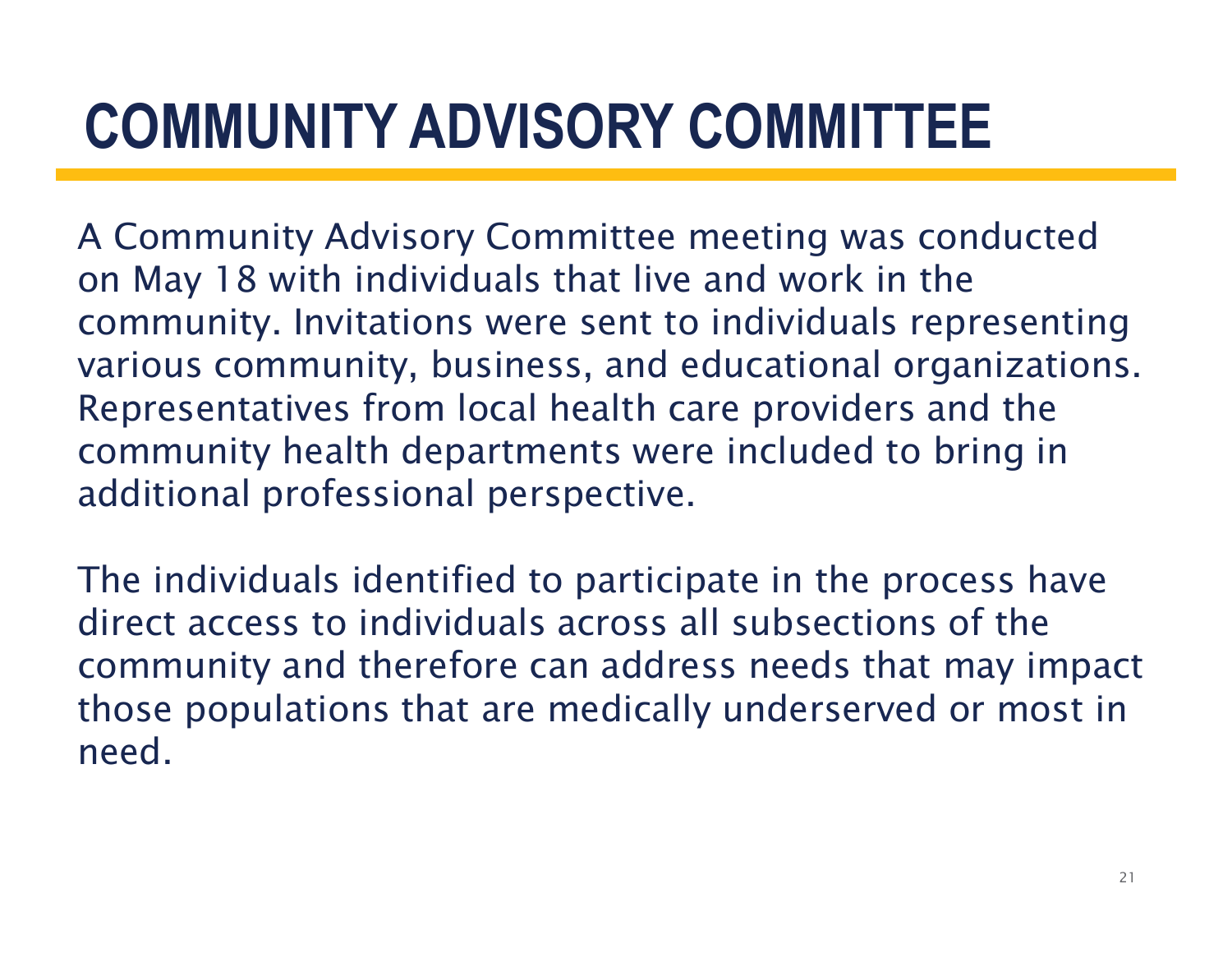# COMMUNITY ADVISORY COMMITTEE **COMMUNITY ADVISORY COMMENTY ADVISORY COMM**<br>
Fricipants included in the Community Ad<br>
• Community Health Nurse<br>
• Mayor – City of Armour<br>
• Mayor – City of Corsica<br>
• Douglas County Commissioner<br>
• Hospital Disaster Prepar **OMMUNITY ADVISORY COMM**<br>
Fricipants included in the Community Ad<br>
• Community Health Nurse<br>
• Mayor – City of Armour<br>
• Mayor – City of Corsica<br>
• Douglas County Commissioner<br>
• Hospital Disaster Preparedness Coord<br>
• Hig

Participants included in the Community Advisory Committee • Community Halth Nurse<br>• Community Health Nurse<br>• Mayor – City of Armour<br>• Mayor – City of Corsica<br>• Douglas County Commissioner<br>• Hospital Disaster Preparedness Coordinator<br>• High School Principal – Armour School Distric rticipants included in the Community Advisory Committee<br>• Community Health Nurse<br>• Mayor – City of Armour<br>• Mayor – City of Corsica<br>• Douglas County Commissioner<br>• Hospital Disaster Preparedness Coordinator<br>• High School P

- Community Health Nurse
- 
- 
- Douglas County Commissioner
- Hospital Disaster Preparedness Coordinator
- 
- rticipants included in the Community Advisory Committee<br>• Community Health Nurse<br>• Mayor City of Armour<br>• Mayor City of Corsica<br>• Douglas County Commissioner<br>• Hospital Disaster Preparedness Coordinator<br>• High School P • Community Health Nurse<br>• Mayor – City of Armour<br>• Mayor – City of Corsica<br>• Douglas County Commissioner<br>• Hospital Disaster Preparedness Coordinator<br>• High School Principal – Armour School District<br>• Director of Nursing • Mayor – City of Armour<br>• Mayor – City of Corsica<br>• Douglas County Commissioner<br>• Hospital Disaster Preparedness Coordinator<br>• High School Principal – Armour School District<br>• Director of Nursing – Douglas County Memorial
- 
- 
-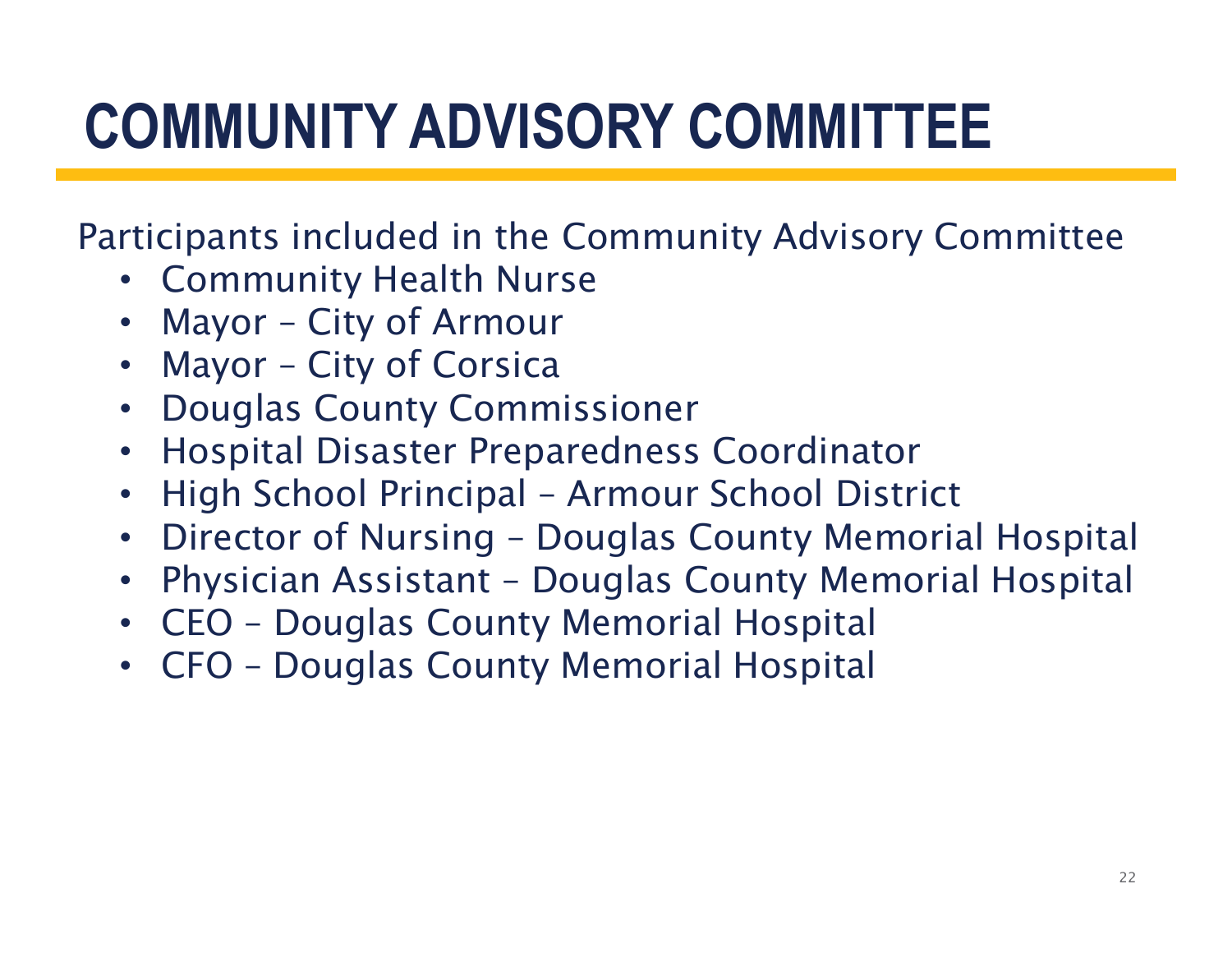#### CONDUCTING THE ASSESSMENT

The Community Advisory Committee reviewed the scope of the CHNA and underwent brainstorming/discussion exercises to illuminate:

- Individual members' definition of health
- Unmet health needs in the community
- Underserved population
- Key community health issues

There were no primary or chronic diseases or other specific health needs identified related to low income or chronically ill populations.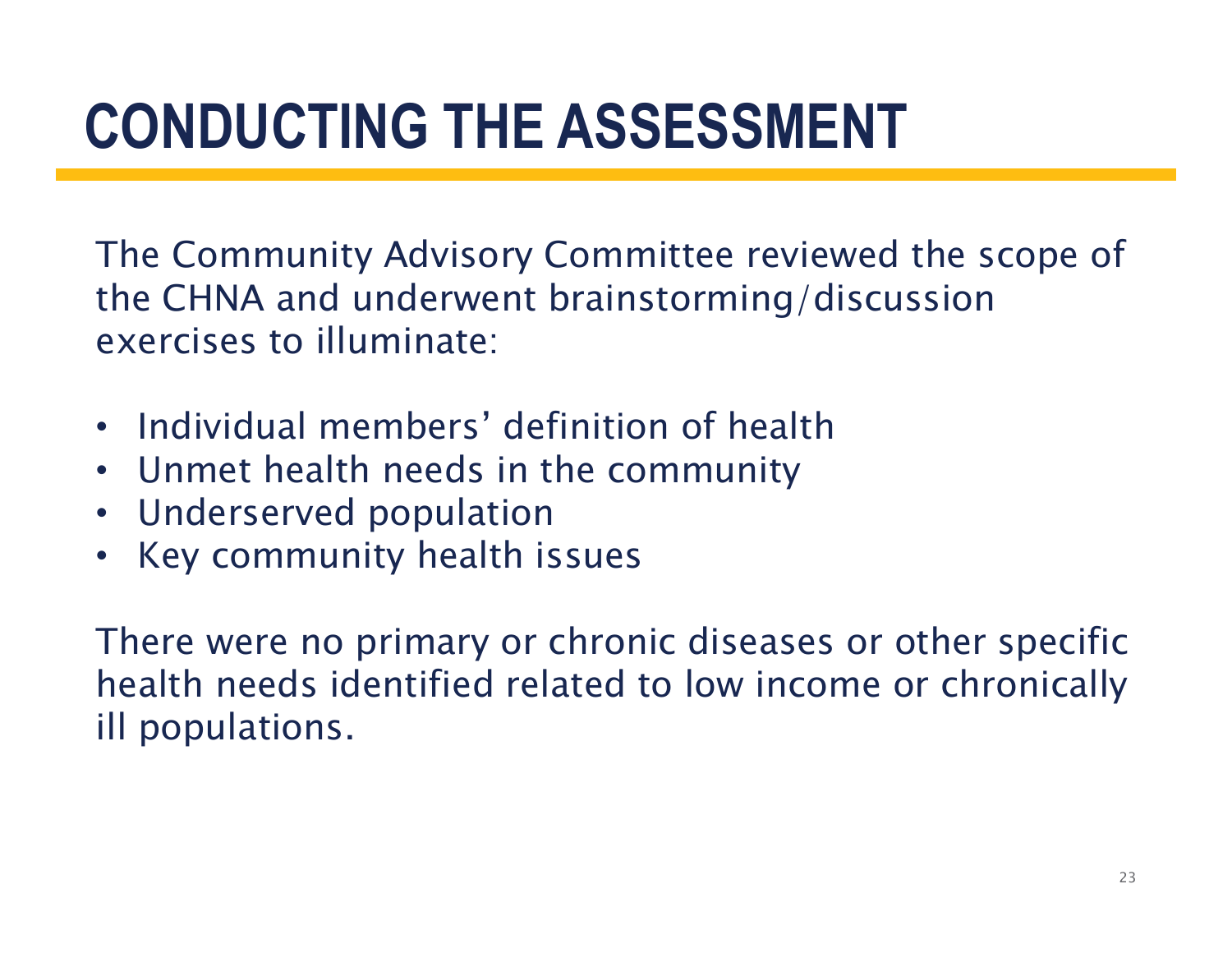#### CONDUCTING THE ASSESSMENT

The Community Advisory Committee members agreed on a set of criteria to use to evaluate the list of potential needs identified through the fact finding process. The criteria included: **SONGLANG THE ASSESSMENT**<br> **EXECUTE COMMUNA COMMUNA COMMUNA COMMUNA CONSTREPREND ASSESSMENT**<br>
Let of criteria to use to evaluate the list of potential needs<br>
pentified through the fact finding process. The criteria<br>
cluded **EXECUTE THE AUSLOUTE**<br> **EXECUTE:**<br> **EXECUTE:**<br> **EXECUTE:**<br> **EXECUTE:**<br> **EXECUTE:**<br> **EXECUTE:**<br> **EXECUTE:**<br> **EXECUTE:**<br> **EXECUTE:**<br> **EXECUTE:**<br> **EXECUTE:**<br> **EXECUTE:**<br> **EXECUTE:**<br> **EXECUTE:**<br> **EXECUTE:**<br> **EXECUTE:**<br> **EXECU** e Community Advisory Committee met of criteria to use to evaluate the list<br>entified through the fact finding proce<br>cluded:<br>a. Potential to Impact Community He.<br>b. Cost to the Community<br>c. Community Urgency<br>e Community Advi

- 
- 
- 

The Community Advisory Committee discussed each of the identified health issues in terms of whether it truly was an issue, the potential health improvement impact, cost and urgency. This process involved casual group discussion allowing individuals to make decisions with input from their fellow committee members.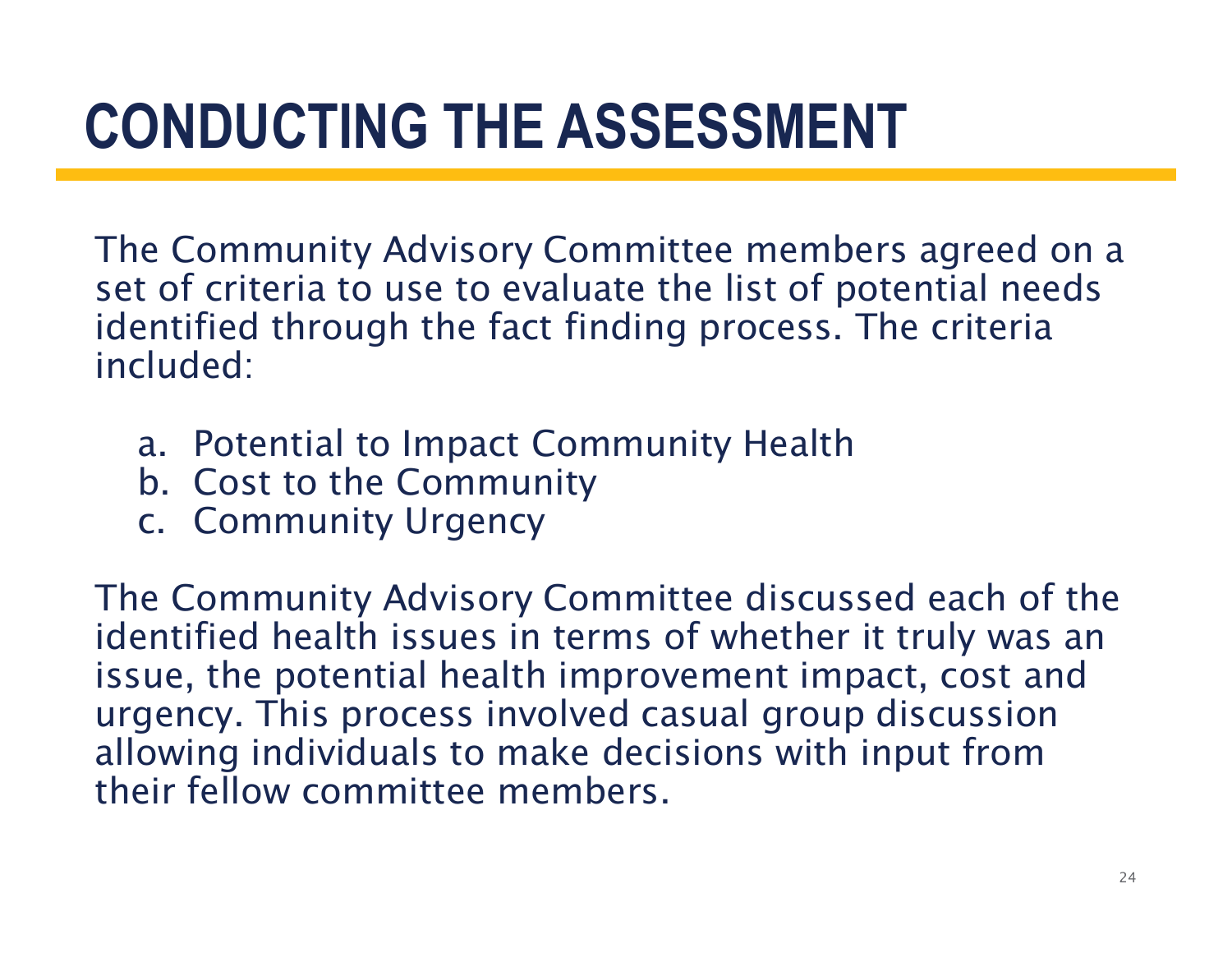#### CONDUCTING THE ASSESSMENT

The Community Advisory Committee members did mention several services that the hospital does provide that is a great benefit to the community.

- The broad range of care that is available locally for everything from clinical care to hospital care to long-term care. This includes the services that are brought in mobile, such as Mammography, MRI, etc., and through Telemedicine options for specialty providers.
- EMS being broadly available throughout the county as well with two ambulances available, one in Armour and the other in Corsica.
- Also opportunities provided to local students for education, such as was done this year with the Healthcare Career Day.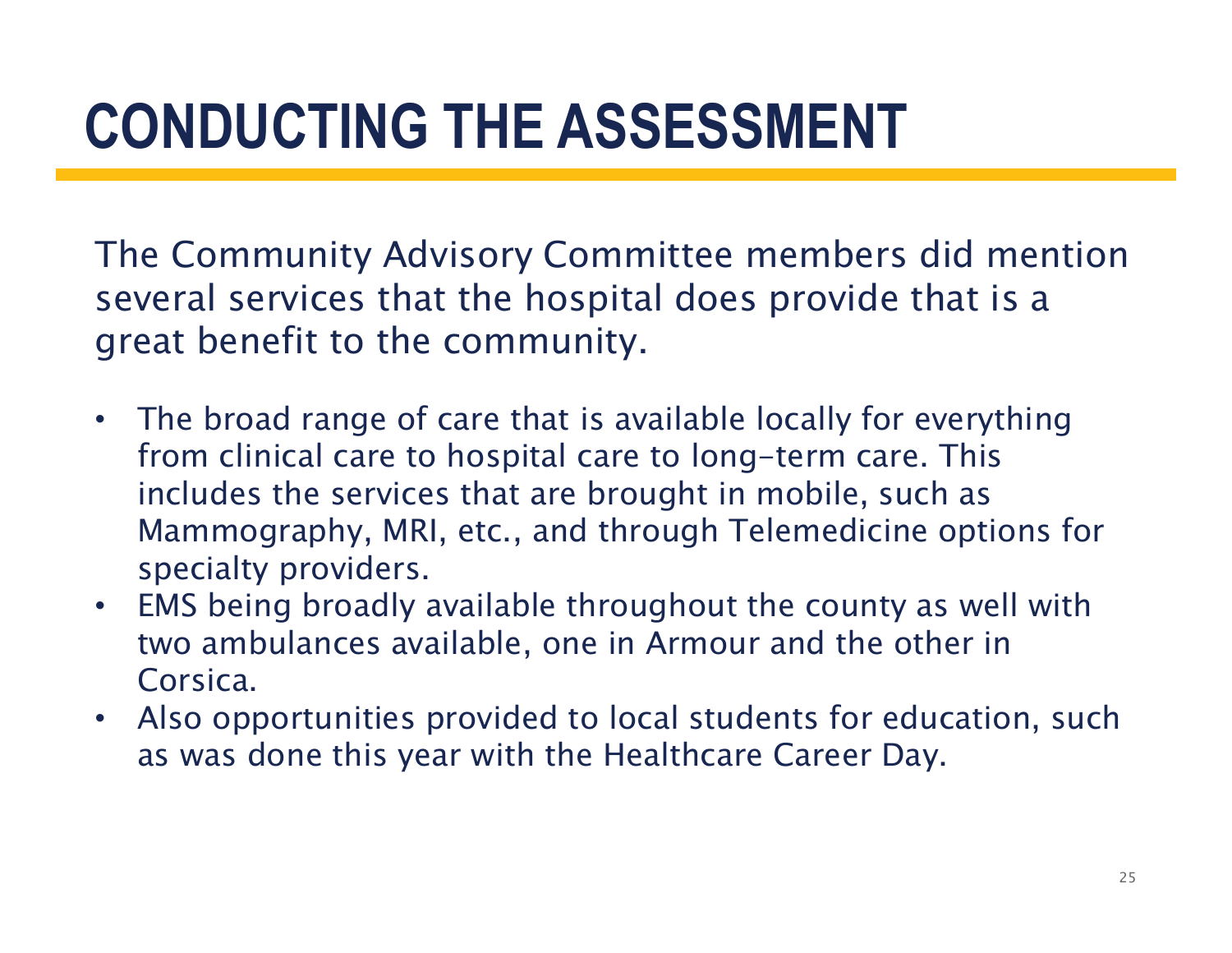#### PRIORITIZING OF NEEDS

After analyzing input from the community and community health data, DCMH prioritized the identified needs based on potential impact on community health, the urgency of the need, and the ability to meet these needs. The following needs, in no particular order, were prioritized for the next three years:

- Mental Health Issues
	- Support for youth and geriatric services
	- Availability and affordability of services
- Access to Specialties
	- Increased awareness of current services
	- Ear, Nose, Throat
	- Mental Health
	- Orthopedics
	- Obstetrics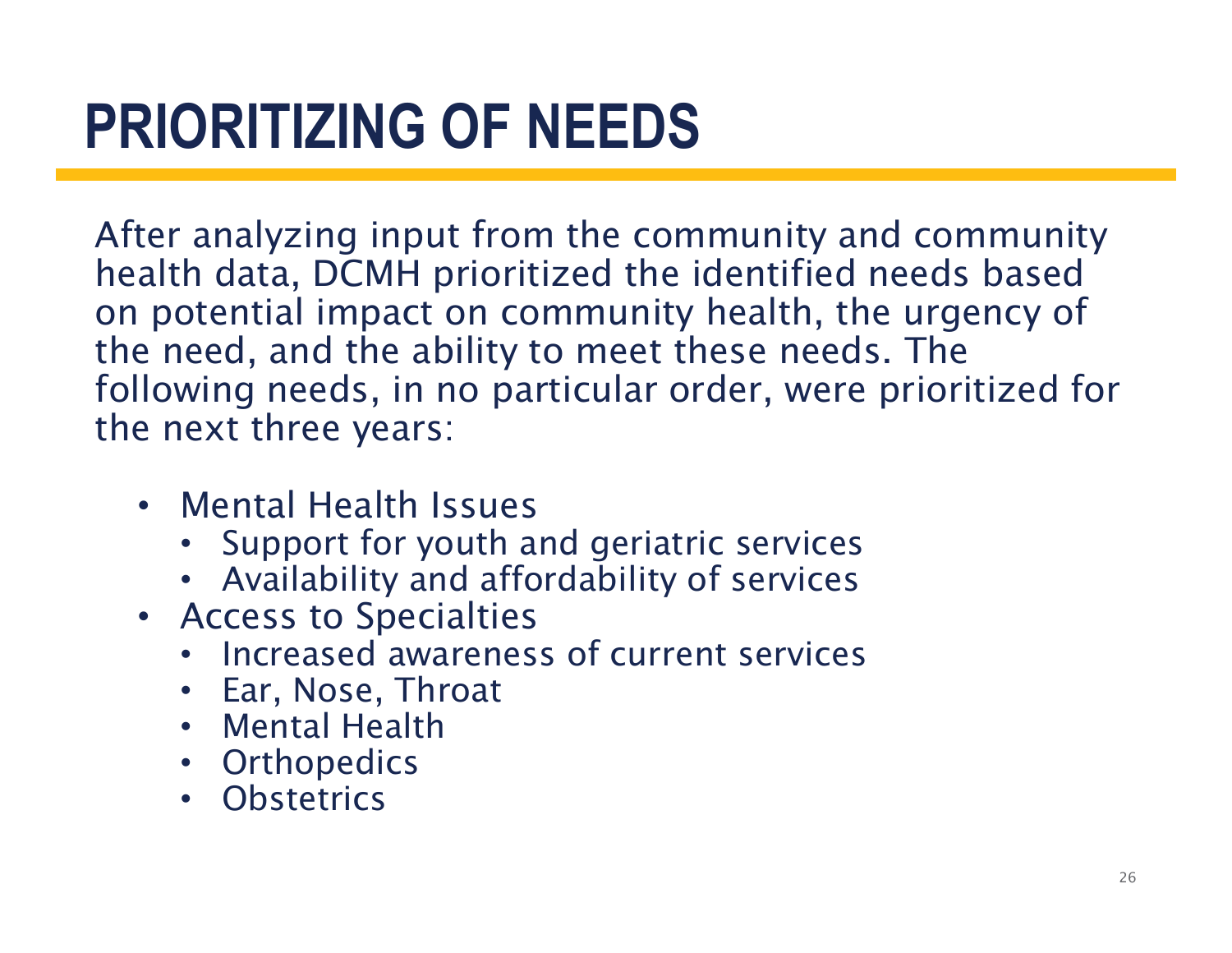### PRIORITIZING OF NEEDS CONTINUED

After analyzing input from the community and community health data, DCMH prioritized the identified needs based on potential impact on community health, the urgency of the need, and the ability to meet these needs. The following needs, in no particular order, were prioritized for the next three years:

- Transportation
	- Access for homebound or immobile patients
- Dental
	- No dental services available currently in Douglas County
	- There are few providers within a short distance to provide dental services to Medicaid individuals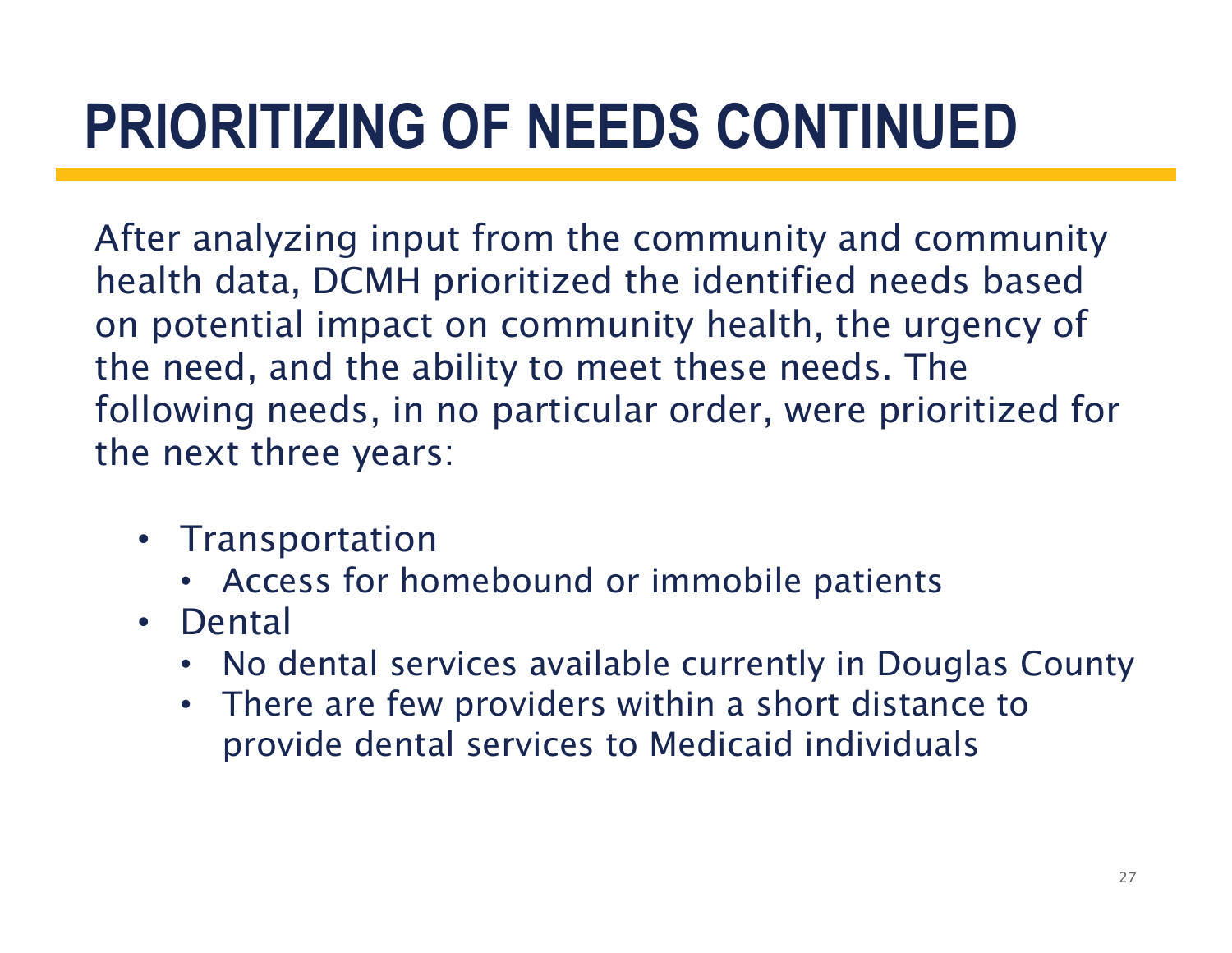# COMMUNITY RESOURCES

During the discussion on health needs, the Committee identified other resources in the community that may be available to work in collaboration with Douglas County Memorial Hospital to address the needs identified including:

- Schools
- Churches
- Community Health Nurse
- Prairie Health Clinics in Armour, Corsica, & Stickney • Fire Department• Schools • Parent<br>• Churches Togetl<br>• Community Health Nurse • EMT/A<br>• Prairie Health Clinics in • Lions •<br>Armour, Corsica, & Stickney • Fire De<br>• Assisted Living Facilities<br>• Nursing Homes<br>• Armour Community<br>Foundation<br>•
- Assisted Living Facilities
- Nursing Homes
- Foundation
- County Commissioners
- Parents and Teachers Together
- EMT/Ambulance
- Lions Club
-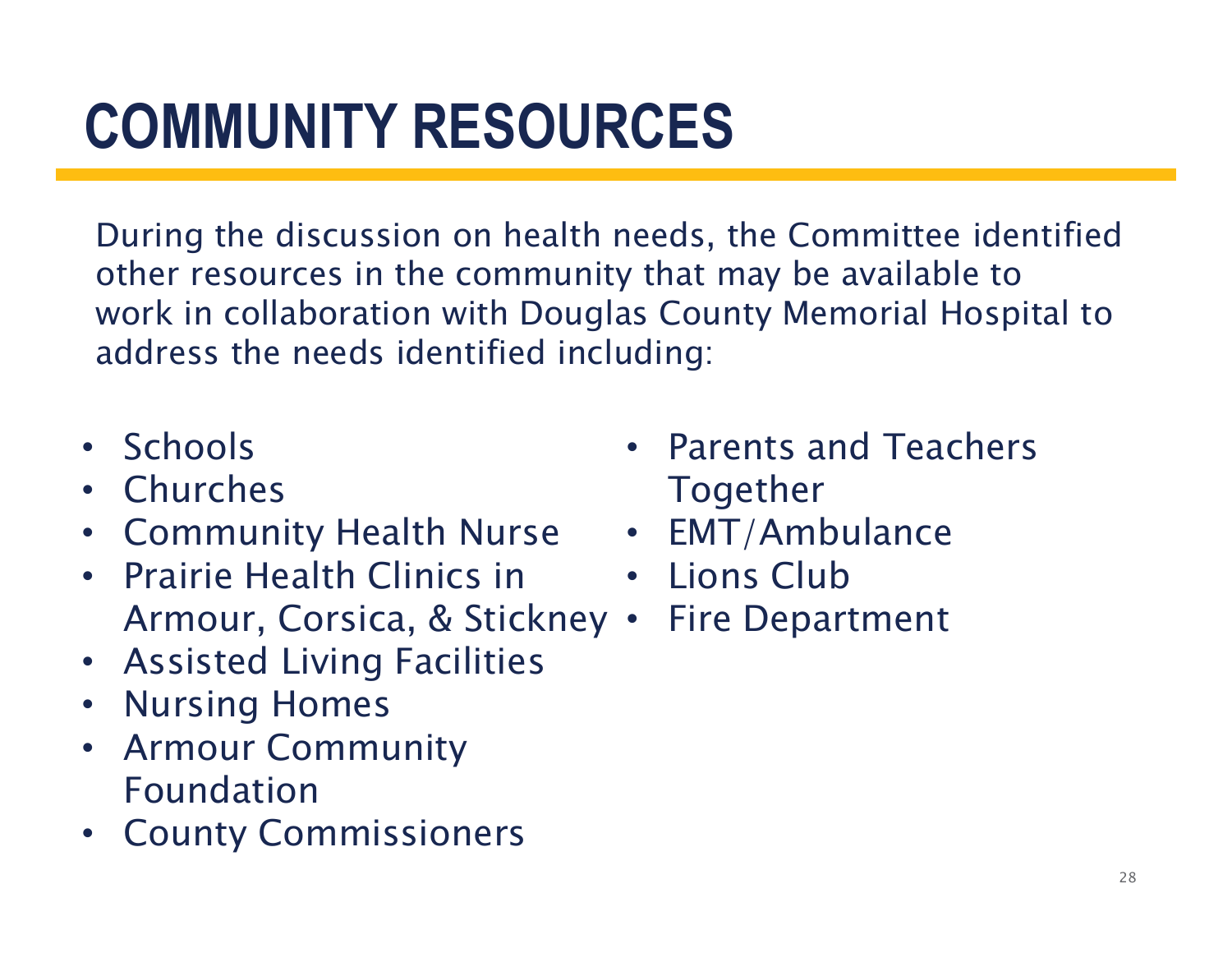# EVALUATION OF IMPACT OF PRIOR CHNA

### DCMH completed a CHNA in 2019. DCMH identified the following needs and goals during the prior assessment:

- Mental Health Issues
	- Specific support to youth
- Shortage of Dental Resources
	- Currently no dental services are provided in the County
- Wellness Issues
	- Overall health and wellness awareness
	- Specific support to youth
- Increased Access to Specialty Services
	- Increased awareness of current services
	- Increased services focused on cancer, mental health
	- Increased access using e-Care services
- Increased MD coverage
- Currently no dentar services are provided in the County<br>
Wellness Issues<br>
 Overall health and wellness awareness<br>
 Specific support to youth<br>
Increased Access to Specialty Services<br>
 Increased awareness of current ser
	- More coverage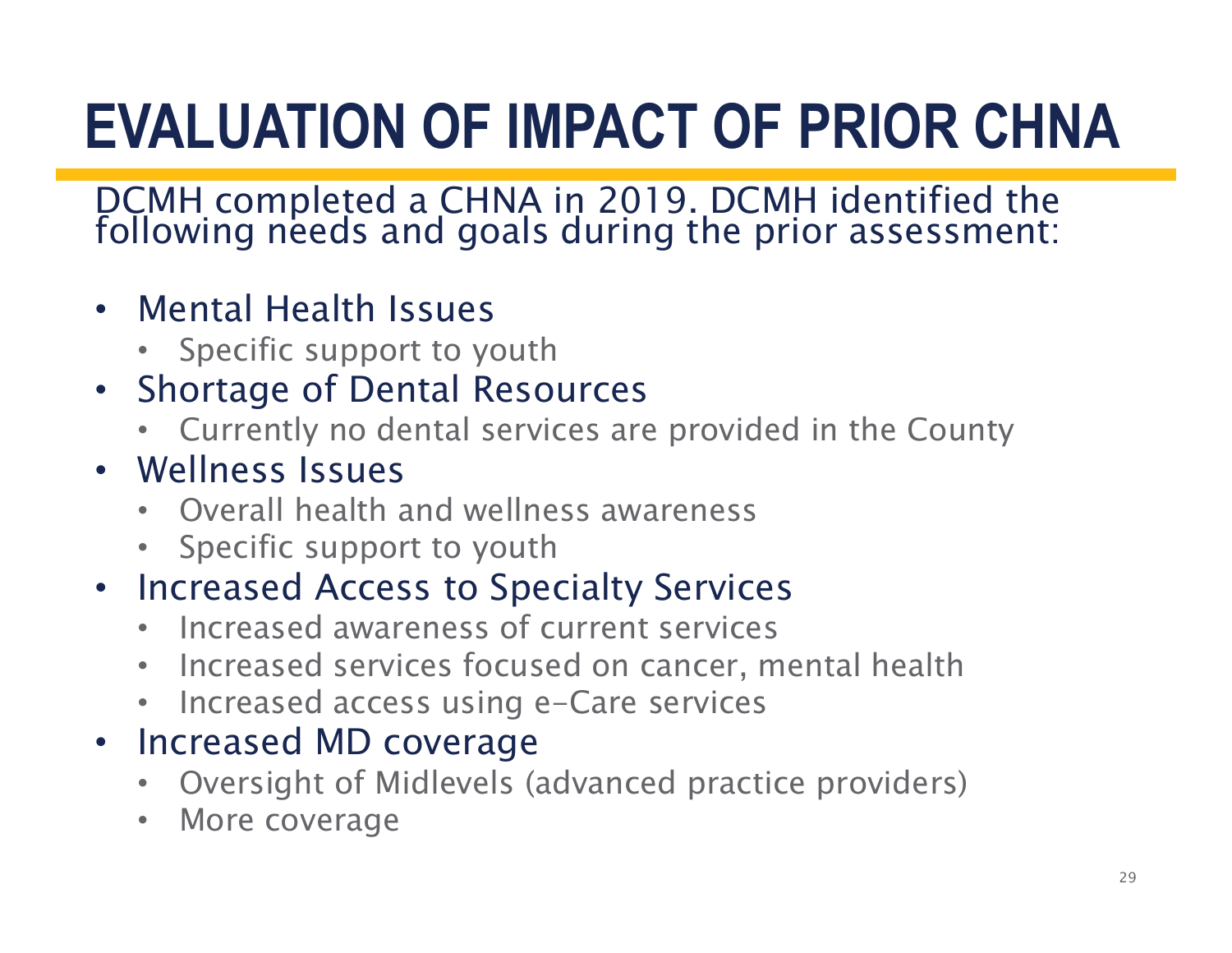#### EVALUATION OF IMPACT OF PRIOR CHNA

In response to DCMH's 2019 CHNA, the following actions were taken.

- The hospital has hired another MD since 2019, and are currently waiting on a third MD to start later in 2022.
- **FRIOR CHNA**<br> **FRIOR CHNA**<br> **EXECUTE FRIOR CHNA**<br> **EXECUTE FRIOR CHNA**<br> **EXECUTE HASPTION CHAPE ASSESS**<br>
The hospital has hired another MD since 2019, and are<br>
currently waiting on a third MD to start later in 2022.<br>
Addit Practice Providers) another resource for advice on their practice methods.
	- This has also allowed for ER patient to be able to follow up with the provider who has seen them in the ER.
- Increased access to specialty services has been improved with the recent addition of palliative care via telemedicine.
	- This is a benefit to the community as previously this was not an option to be able to see a provider locally for this service.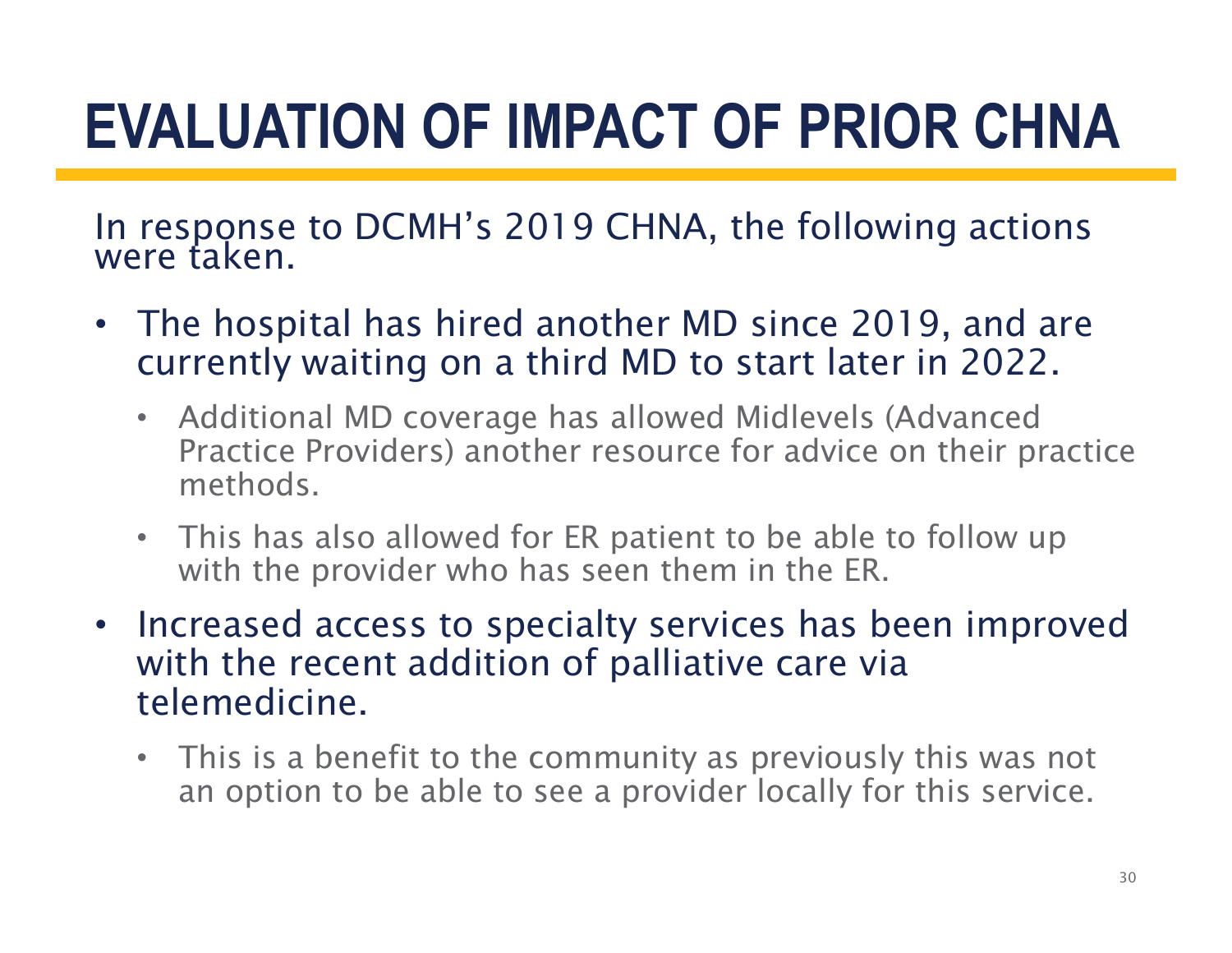#### NEXT STEPS

This Community Health Needs Assessment report was approved by the Board of Directors at their meeting on May 25, 2022.

DCMH is required to adopt an organization specific<br>implementation strategy in response to the Community Health Needs Assessment report. In the coming months,<br>this implementation strategy will be discussed and<br>approved by the DCMH Board of Directors, and will be<br>reviewed on an annual basis. The CHNA process and public<br>report